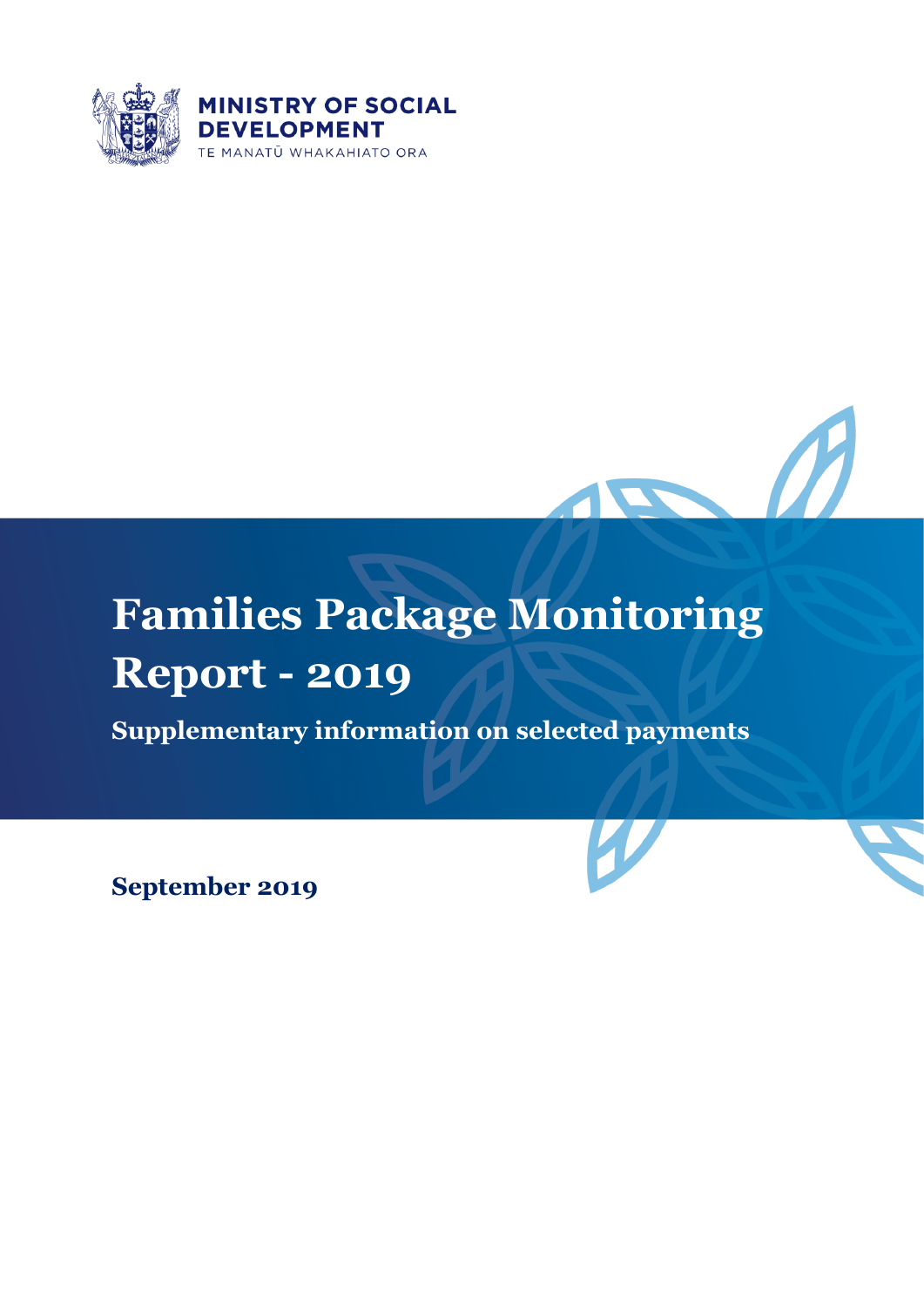#### **Authors**

Lars Arnesen, Analyst, Insights MSD (Research and Evaluation) Moira Wilson, Principal Analyst, Insights MSD (Research and Evaluation)

#### **Acknowledgements**

We would like to acknowledge the support and assistance we received from colleagues within the Ministry of Social Development (MSD). We are also grateful to officials from Inland Revenue, Treasury, the Ministry of Business, Innovation and Employment, and the Ministry of Education who provided helpful feedback on drafts.

We would like to specifically acknowledge Inland Revenue, the Business Reporting team at MSD and the Forecasting and Costing team at MSD for their contributions in providing data, timely advice, and careful peer review.

#### **Disclaimer**

The views and interpretations in this report are based on the data provided to us (at a specific point of time) from both MSD and Inland Revenue, and therefore may be subject to change due to revisions or new data becoming available.

#### **Published November 2019**

Ministry of Social Development PO Box 1556 Wellington 6140 www.msd.govt.nz

**ISBN:** 978-0-9951240-8-0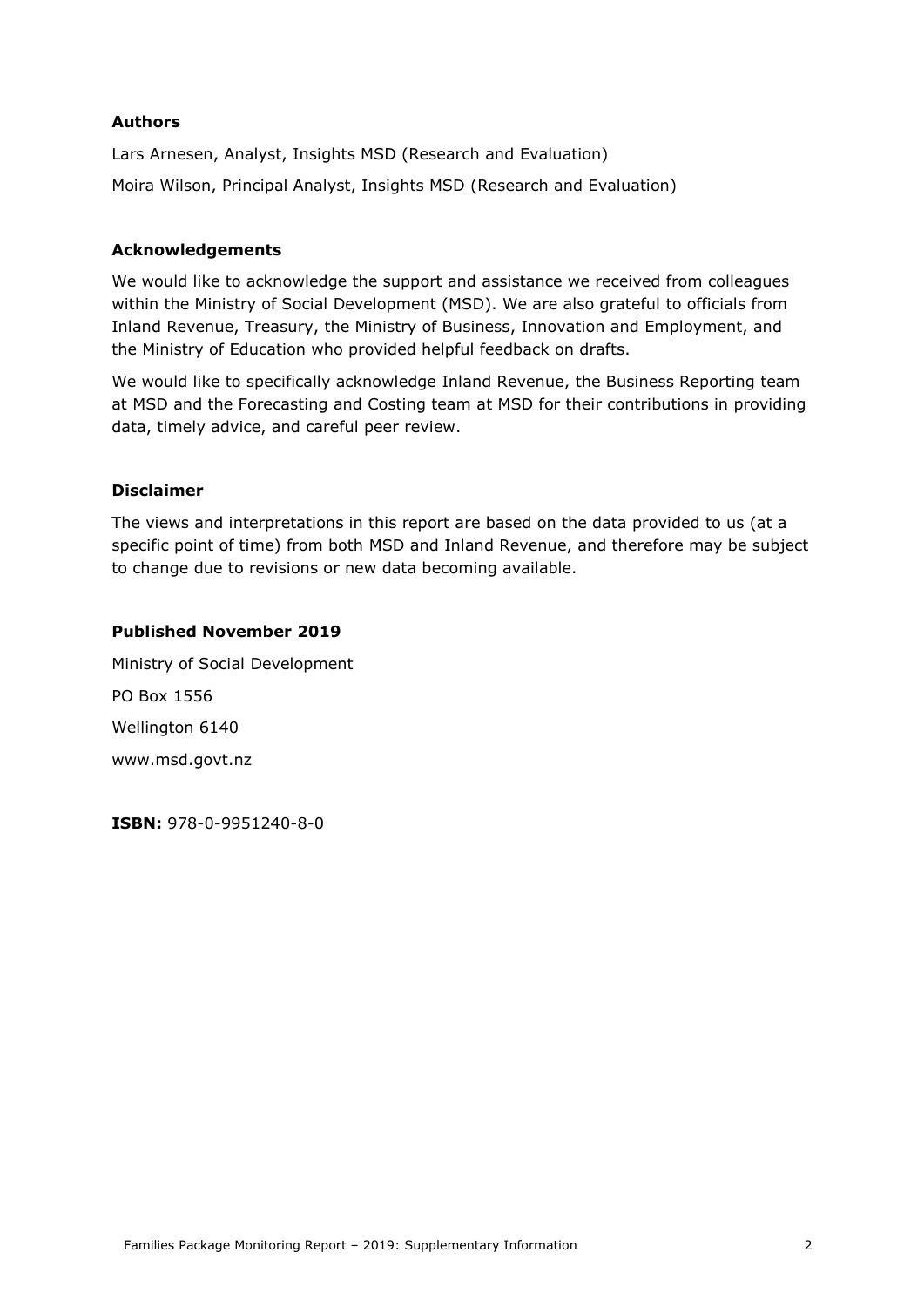## **Contents**

| Helping older New Zealanders and people receiving a main benefit heat their homes 8 |
|-------------------------------------------------------------------------------------|
|                                                                                     |
|                                                                                     |
|                                                                                     |
|                                                                                     |
|                                                                                     |
|                                                                                     |
| Receipt of Orphan's Benefit and Unsupported Child's Benefit 16                      |
| Increasing Accommodation Supplement and Accommodation Benefit 21                    |
|                                                                                     |
|                                                                                     |
|                                                                                     |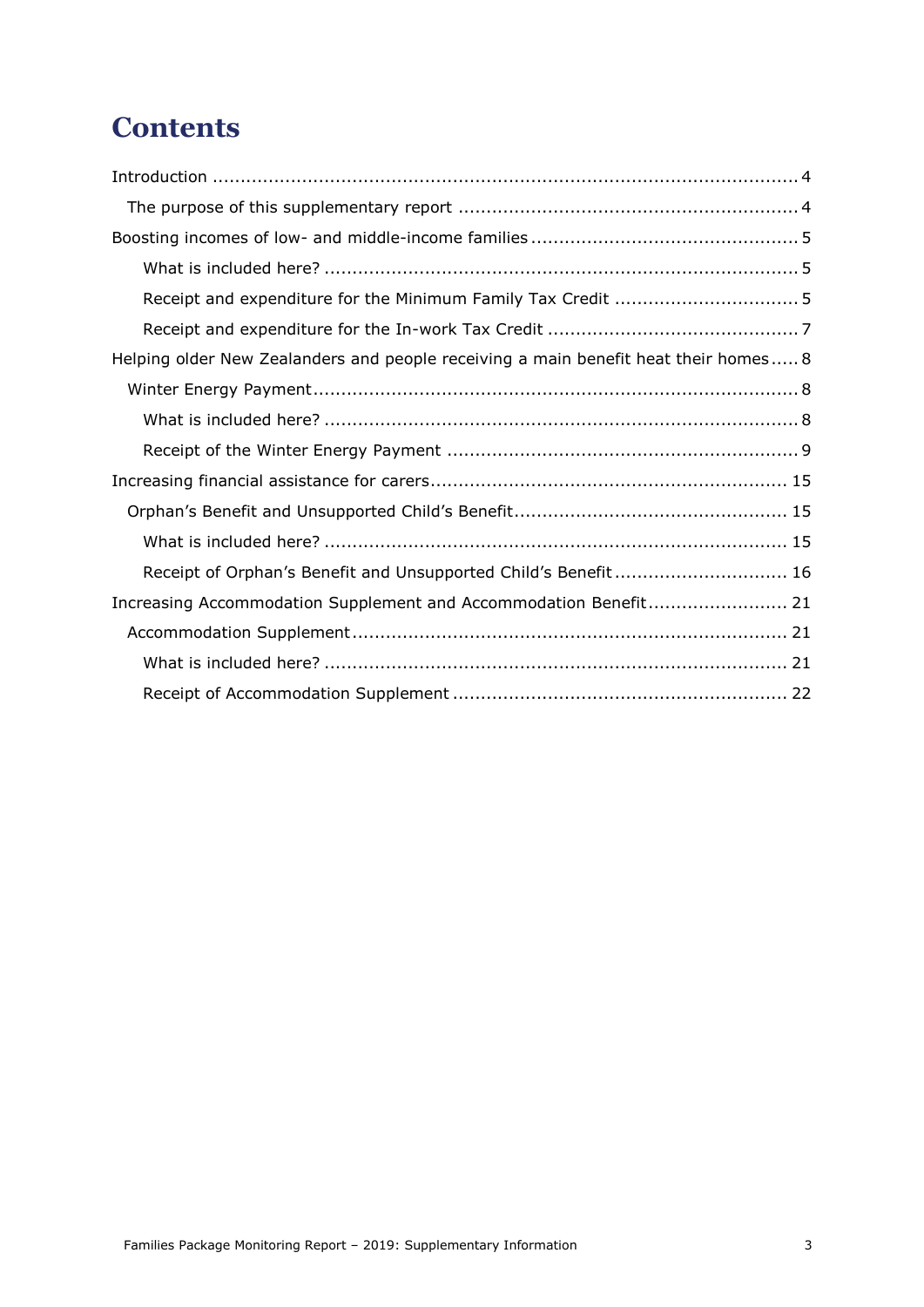## <span id="page-3-0"></span>**Introduction**

The Families Package was introduced in 2018 to provide targeted assistance to improve incomes for low- and middle-income families with children. The package was implemented as part of the Government's focus on reducing child poverty, and ensuring children get the best start in life.

Different components of the package had different roles. These included:

- **boosting the incomes of low- and middle-income families** by increasing the Family Tax Credit and raising the Working for Families abatement threshold
- **helping families with costs in a child's early years** by introducing a Best Start tax credit (replacing, and expanding on, the Parental Tax Credit) and increasing paid parental leave to 26 weeks
- **helping older New Zealanders and people who receive a main benefit heat their homes** by introducing a Winter Energy Payment
- **increasing financial assistance for carers** by increasing the rate of the Orphan's Benefit, Unsupported Child's Benefit, and Foster Care Allowance
- **increasing Accommodation Supplement and Accommodation Benefit** by implementing changes that had been announced in the  $2017$  Budget.<sup>1</sup>

## <span id="page-3-1"></span>**The purpose of this supplementary report**

This supplementary report provides additional series, and breakdowns of receipt for some of the Families Package components where this is possible. It is intended to provide additional insight into trends in receipt and expenditure.

<sup>-</sup><sup>1</sup> *Fact Sheet – Families Package*. [https://www.beehive.govt.nz/sites/default/files/2017-](https://www.beehive.govt.nz/sites/default/files/2017-12/Families%20Package%20Factsheet.pdf) [12/Families%20Package%20Factsheet.pdf](https://www.beehive.govt.nz/sites/default/files/2017-12/Families%20Package%20Factsheet.pdf)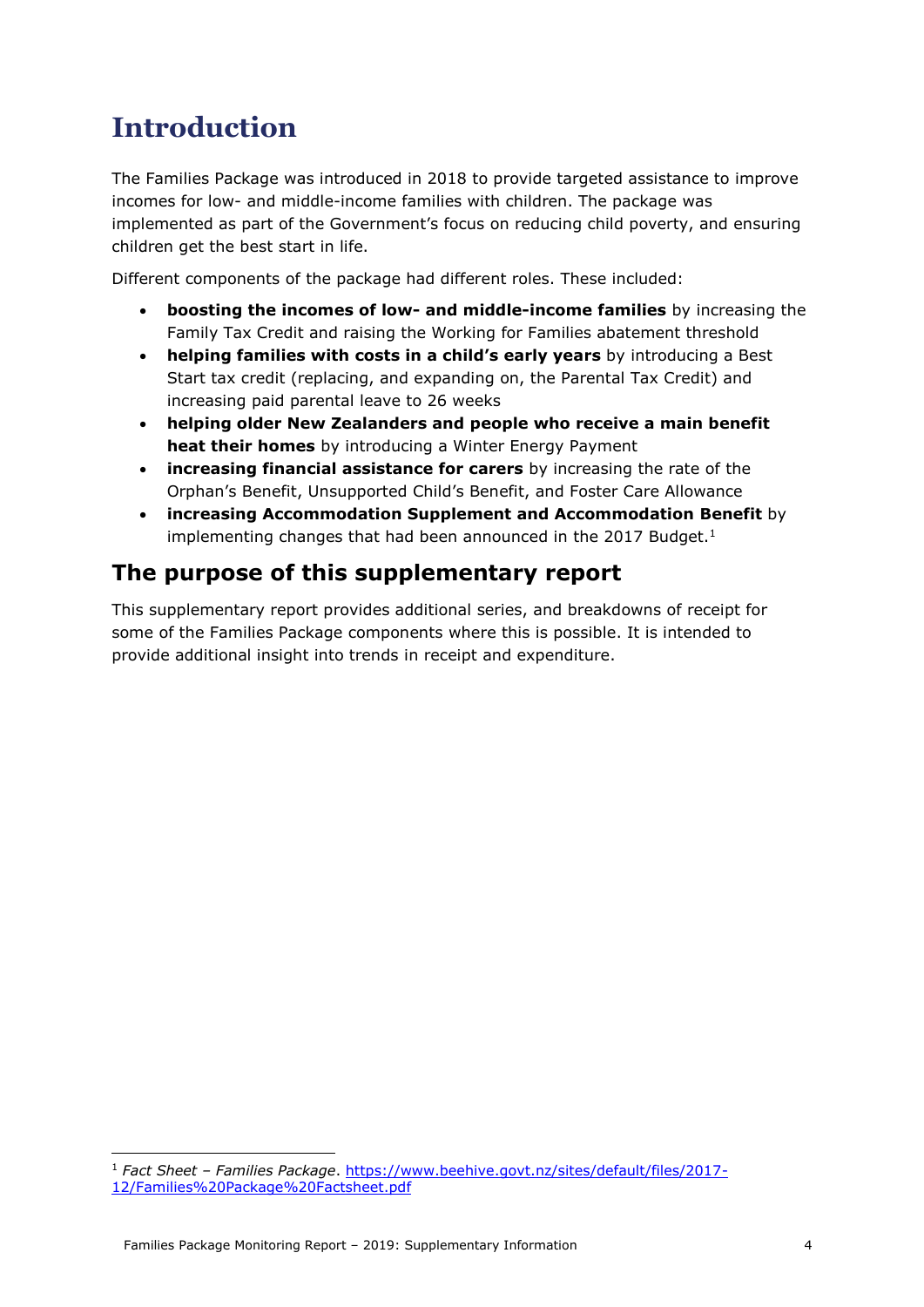## <span id="page-4-0"></span>**Boosting incomes of low- and middle-income families**

## <span id="page-4-1"></span>**What is included here?**

This section provides additional information on the Families Package changes and receipt and expenditure for the Minimum Family Tax Credit, and the In-work Tax Credit.

## <span id="page-4-2"></span>**Receipt and expenditure for the Minimum Family Tax Credit**

Minimum Family Tax Credit is a payment that aims to ensure families are getting a basic income above a set threshold where the parents are working the required number of hours for salary and wages.

From 1 April 2018, the Minimum Family Tax Credit threshold amount increased from \$23,816 to \$26,156. This was to ensure families with children remained better off working full-time than they would be receiving a main benefit after the introduction of the Winter Energy Payment.

There has been a very slight increase in the number of people receiving a weekly or fortnightly up-front Minimum Family Tax Credit [\(Figure 1\)](#page-4-3).

#### <span id="page-4-3"></span>**Figure 1: Number of Minimum Family Tax Credit recipients paid weekly or fortnightly by Inland Revenue, end of the last three June months.**



An increase is seen in the average weekly expenditure on Minimum Family Tax Credits during the final fortnights of June for the last three years [\(Figure 2](#page-4-4) and [Figure 3\)](#page-5-0).

<span id="page-4-4"></span>

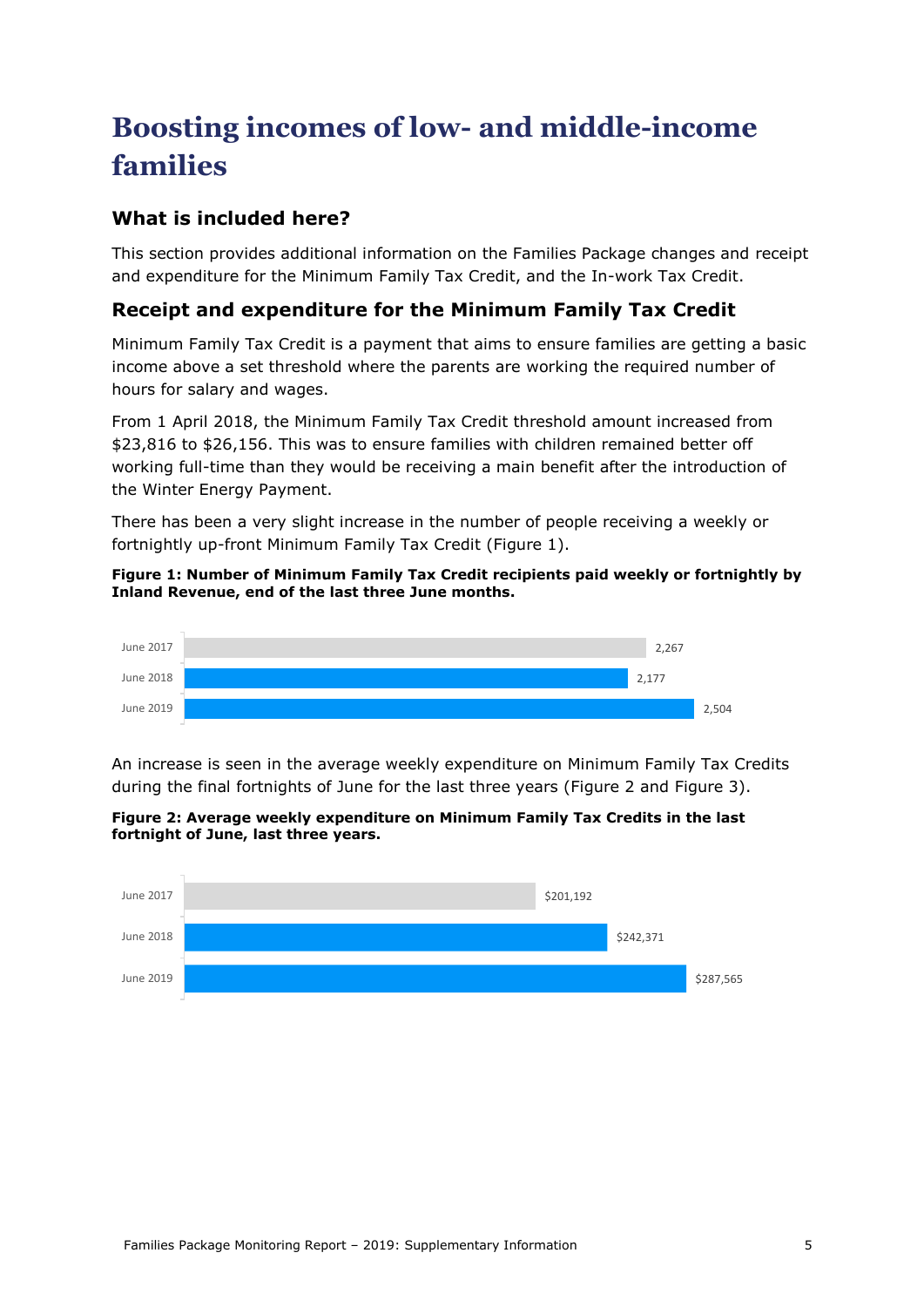

<span id="page-5-0"></span>

This expenditure increase is down to two factors. The increase in the weekly average between the final fortnights of June 2017 and June 2018 is largely due to the increase in the Minimum Family Tax Credit in April 2018. The increase in the weekly average between the final fortnights of June 2018 to June 2019 is mainly down to the increase in numbers of recipients during this timeframe.

The average amount of Minimum Family Tax Credit a family received per week increased from \$89 at the end of June 2017 to \$111 in June 2018. It has increased slightly since then, to an average of \$115 per week during the last fortnight of June 2019. This may reflect more families needing larger top ups to reach the minimum, as well as reflecting inflation adjustments.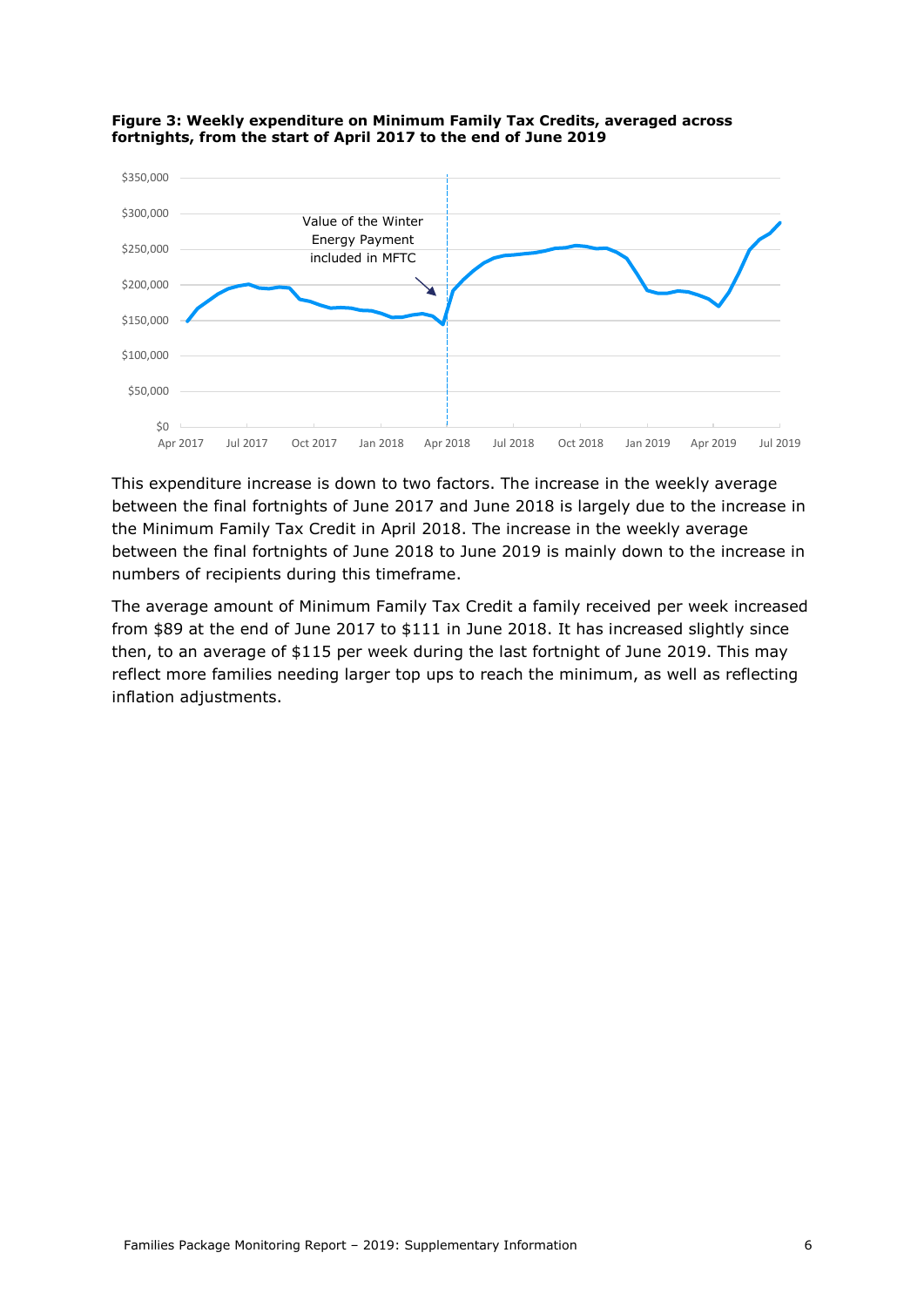## <span id="page-6-0"></span>**Receipt and expenditure for the In-work Tax Credit**

The In-work Tax Credit is for families in paid work. Couples need to work at least a combined 30 hours per week. Single parents need to work at least 20 hours per week. This payment is solely paid by Inland Revenue.

Working families with one, two or three dependent children may be eligible for up to \$72.50 a week. Working families with four or more dependent children may be eligible for an extra \$15 per child a week (on top of the \$72.50 a week).

For people not on a benefit, the In-work Tax Credit abates after other Working for Families payments have abated. This means the rate payable was influenced by the increases in the Family Tax Credit payment rates, as well as the Families Package Working for Families abatement changes.

[Figure 4](#page-6-1) below shows a gradual decrease in receipt across the time of analysis.

#### <span id="page-6-1"></span>**Figure 4: Number of people receiving the In-work Tax Credit during the final fortnight of June, last three years.**



There was a small, yet clear increase in weekly expenditure at the July 2018 introduction of the changes [\(Figure 5](#page-6-2) and [Figure 6\)](#page-6-3).

<span id="page-6-2"></span>**Figure 5: Weekly expenditure on the In-work Tax Credit, averaged across fortnights, from the start of April 2017 to the end of June 2019.**



<span id="page-6-3"></span>**Figure 6: Average weekly amount of In-Work Tax Credit received per recipient, averaged across fortnights, from the start of April 2017 to the end of June 2019.**

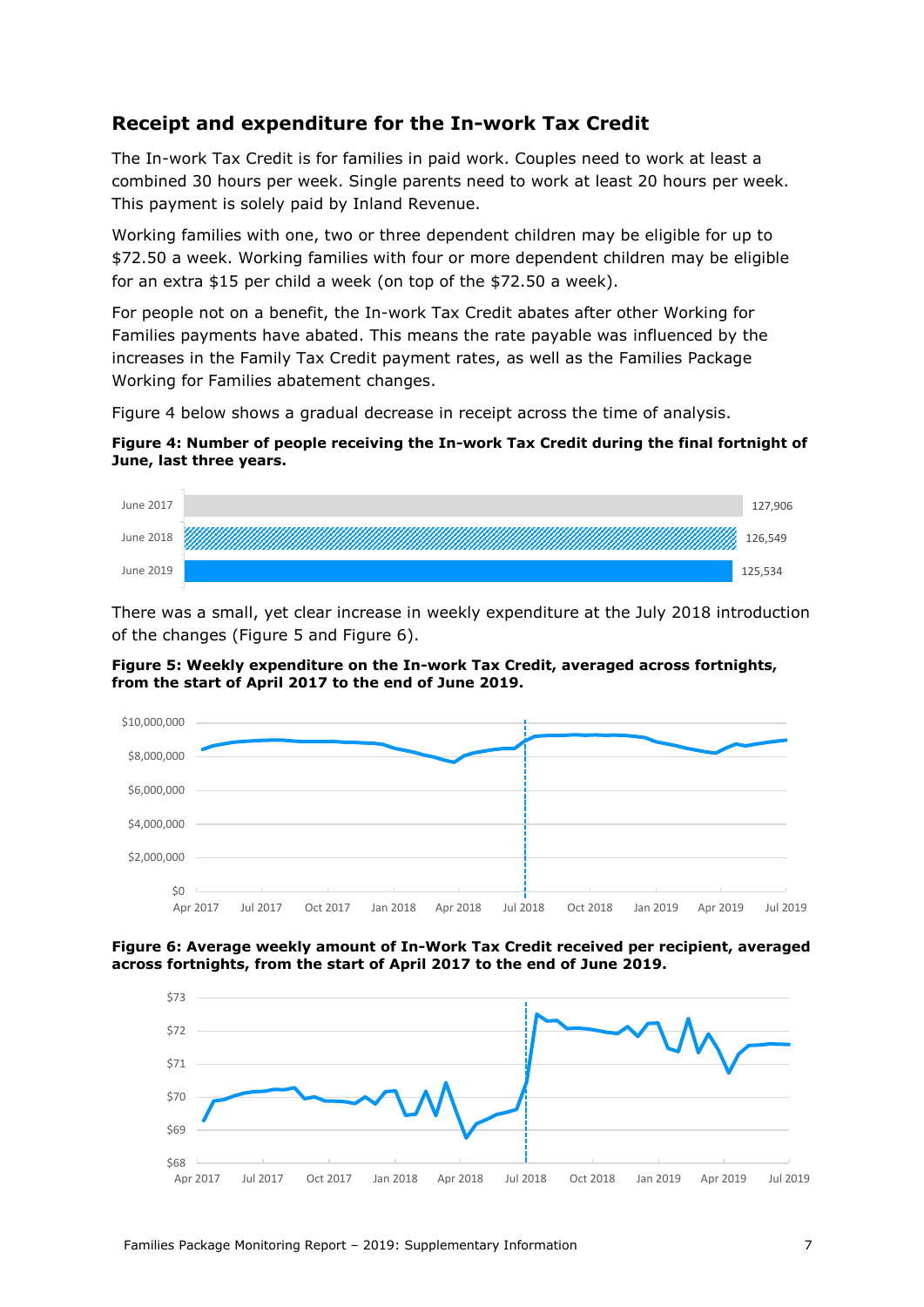## <span id="page-7-0"></span>**Helping older New Zealanders and people receiving a main benefit heat their homes**

## <span id="page-7-1"></span>**Winter Energy Payment**

<span id="page-7-2"></span>The Winter Energy Payment is a non-taxable, non-income tested benefit paid with the client's main benefit, New Zealand Superannuation or Veteran's Pension to help eligible clients meet their household heating costs during the winter months.

Single people without dependent children eligible for the Winter Energy Payment are paid \$20.46 a week. People who are married, in a civil union or a de facto relationship (with or without dependent children), and sole parents receive \$31.82 a week. There has been no adjustment to the payment rate since its introduction.

In 2018 payments were made from 1 July until 29 September. In 2019 and subsequent years, payments are made from 1 May until 1 October.

Due to the way MSD administers payments and sets its reporting periods, the first payment in 2018 is registered as taking place in the final reporting week of June 2018, which includes 1 July.

## **What is included here?**

This provides supplementary breakdowns of receipt for the Winter Energy Payment by the following:

- benefit group
- receipt of a health condition, disability or caring related payment
- payment rate
- family type
- age group
- ethnicity group.

For ease of use, overall trends in receipt are also included.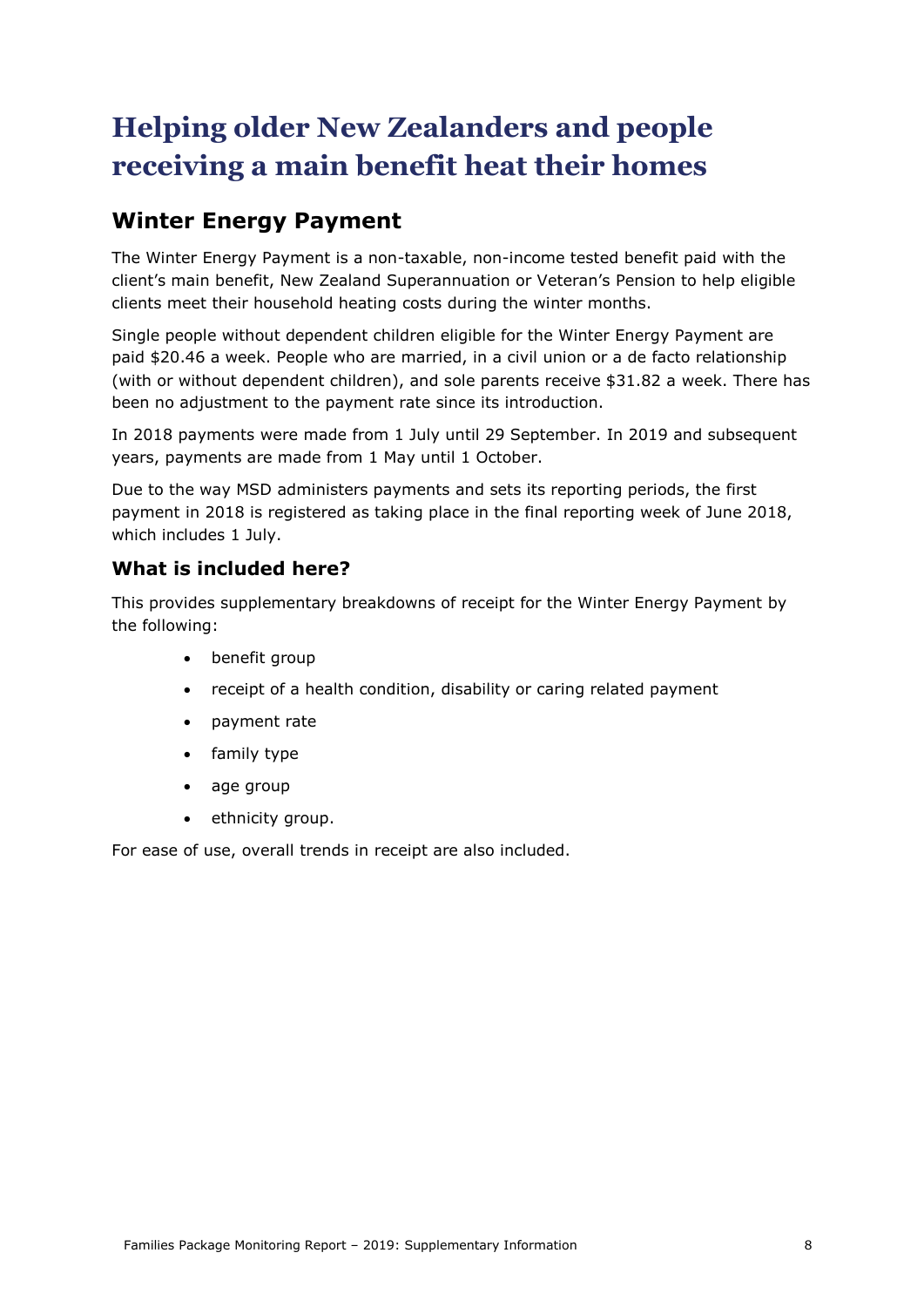## <span id="page-8-0"></span>**Receipt of the Winter Energy Payment**

### Overall

-

Nearly everyone on a main benefit or receiving a superannuation payment that meet the criteria for the Winter Energy Payment receive it, with approximately 774,000 recipients on average during the 2018 year.<sup>2</sup>

Figure 7 below shows that so far in 2019, the number of recipients of the Winter Energy Payment is higher than in 2018. Using the data available for this report, in the only month where we can directly compare receipt so far (June), there were 20,552 more recipients in 2019 compared to 2018.<sup>3</sup>



#### **Figure 7: Winter Energy Payment receipt, 2018 and 2019.**

Once we include the eligible partners of recipients, there are just under 1.07 million adults being helped by the Winter Energy Payment.<sup>4</sup>

Additionally, fewer than 1,000 potential recipients have chosen to opt out of receiving the payment.

<sup>&</sup>lt;sup>2</sup> This figure does not include partners where the other partner is receiving the payment on their behalf (consistent with MSD's standard reporting).

<sup>&</sup>lt;sup>3</sup> The reason why we can compare between June ends is due to the timing of when the pay cycle of the first week of the Winter Energy Payment started. For the 2018 implementation, this pay cycle started just before the start of July and included 1 July.

<sup>&</sup>lt;sup>4</sup> This calculation is based on the partnership status of recipients, and whether the recipients are getting paid the higher or lower payment rate. If they are partnered and receiving the lower rate, we assume that their partner is not eligible for the Winter Energy Payment, due to other circumstances (like being in hospital for an extended period of time).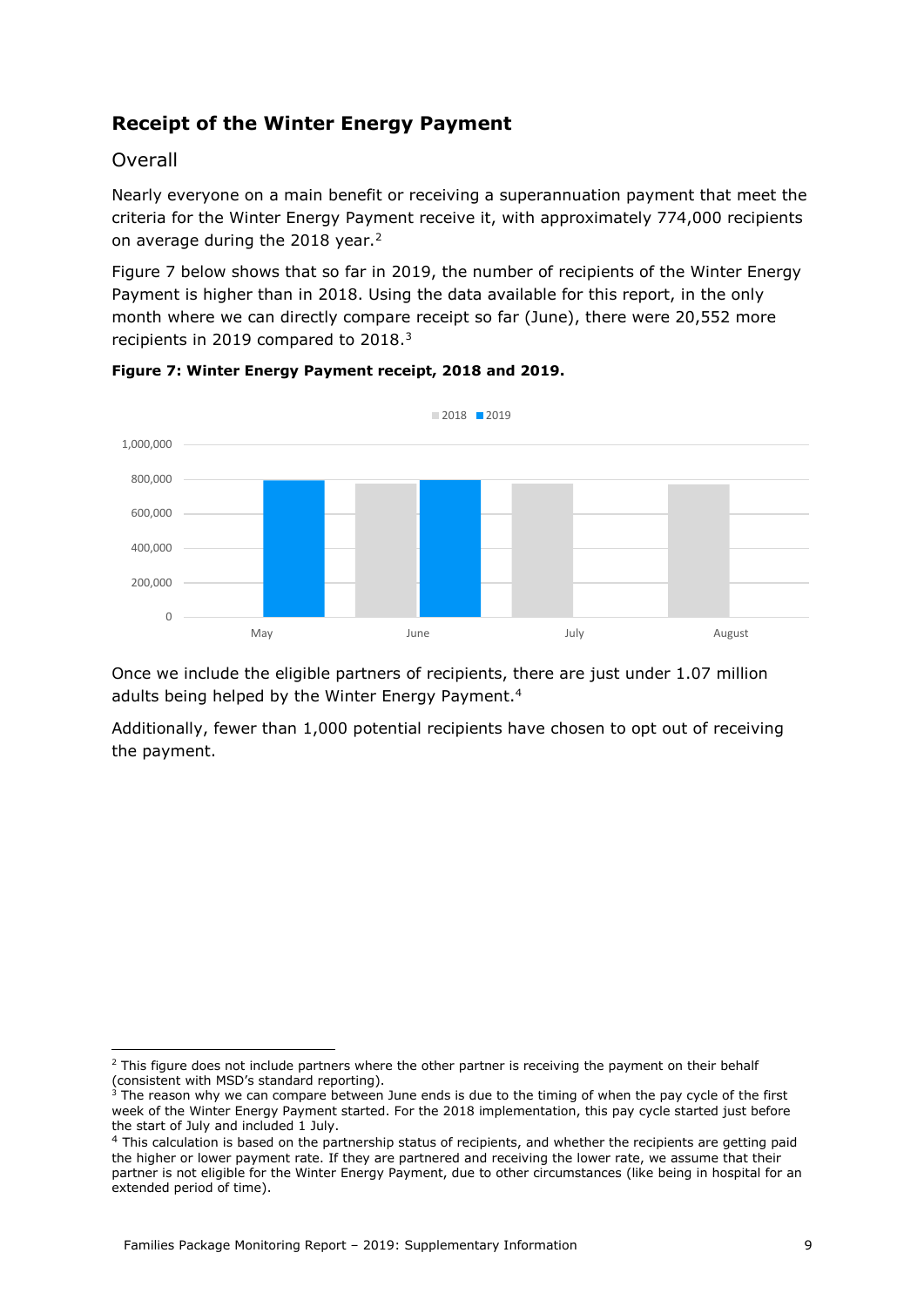## Receipt by benefit group

As at the end of June 2019, most Winter Energy Payment recipients receive New Zealand Superannuation or the Veteran's Pension ([Figure 8\)](#page-9-0). This is to be expected, as most recipients who receive a payment from MSD receive one of these payments.

| NZS/VP                   |         | 510,836 |
|--------------------------|---------|---------|
| Jobseeker Support        | 135,747 |         |
| Supported Living Payment | 82,371  |         |
| Sole Parent Support      | 59,246  |         |
| Other benefits           | 7,850   |         |

<span id="page-9-0"></span>**Figure 8: Winter Energy Payment receipt as of the end of June 2019, by benefit group.**

The increase between the end of June 2018 and June 2019 is predominantly down to the increased numbers of recipients on Jobseeker Support, or a superannuation payment [\(Figure 9\)](#page-9-1).

#### <span id="page-9-1"></span>**Figure 9: Change in Winter Energy Payment receipt between June 2018 and 2019, by benefit group.**

![](_page_9_Figure_6.jpeg)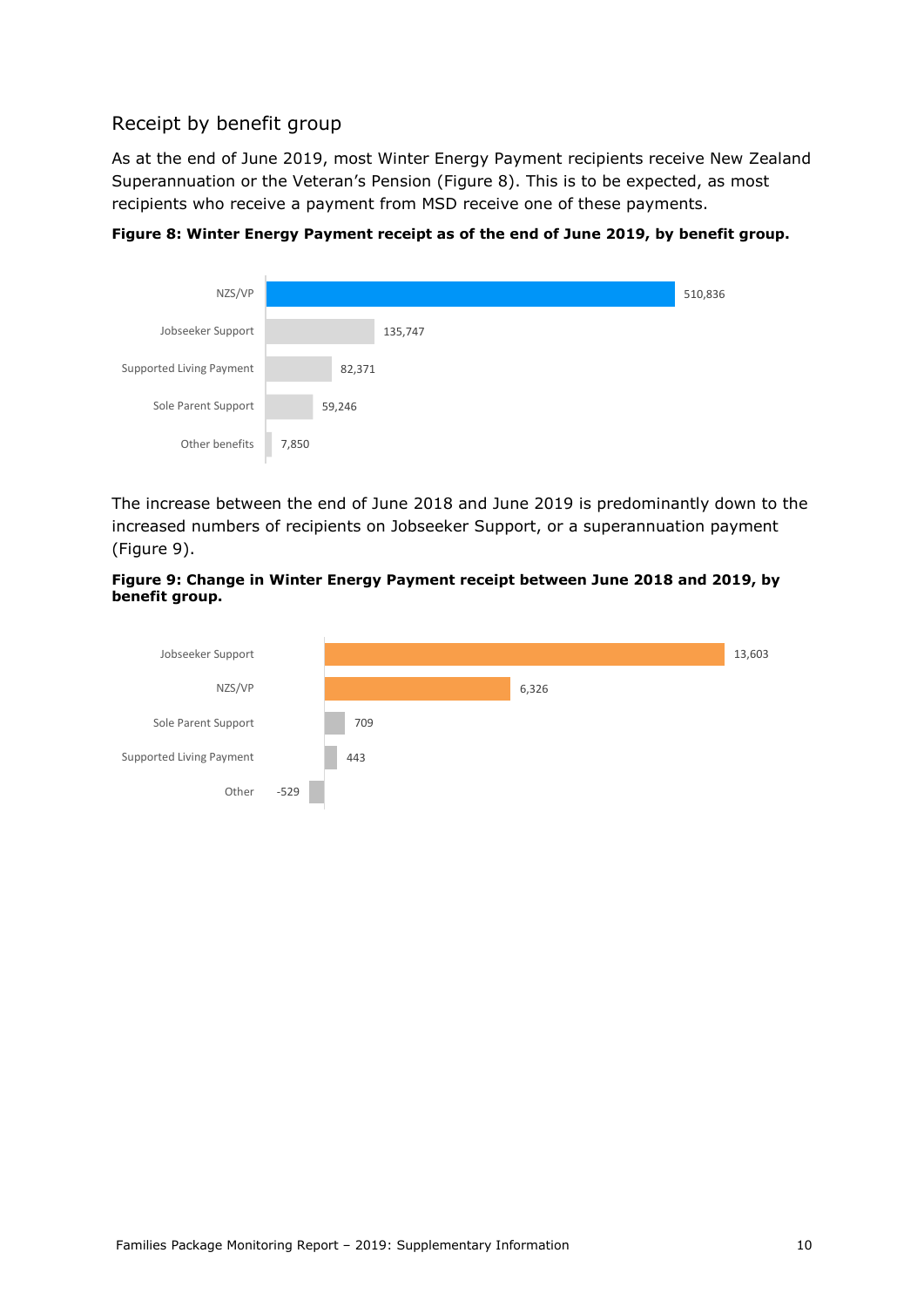Receipt by whether receiving payments for health conditions, disabilities or caring responsibilities <sup>5</sup>

As at the end of June 2019, most Winter Energy Payment recipients do not receive a payment related to having a health condition, disability, or caring for someone [\(Figure](#page-10-0)  [10\)](#page-10-0) (ie, they do not they receive Supported Living Payment, Jobseeker Support (Health Condition or Disability), a Disability Allowance, or a Child Disability Allowance).

It is important to note that some clients who are counted in the category 'does not receive a health condition, disability or caring related payment' may still have a health condition, disability, or care for someone but not receive assistance from MSD in relation to this. Therefore, figures presented in this section are an undercount of the true population of MSD clients who have a health condition, disability, or care for someone.

#### <span id="page-10-0"></span>**Figure 10: Winter Energy Payment receipt as at the end of June 2019, by receipt of payments that indicate health conditions, disabilities or caring responsibilities.**

|    | <b>Receives a health, disability or caring related payment</b> Does not receive a health, disability or caring related payment |  |     |                 |     |      |
|----|--------------------------------------------------------------------------------------------------------------------------------|--|-----|-----------------|-----|------|
|    | 266.944 (33.5%)                                                                                                                |  |     | 529,106 (66.5%) |     |      |
| 0% | 25%                                                                                                                            |  | 50% |                 | 75% | 100% |

Most of the increase in Winter Energy Payment receipt from June 2018 has come from benefit or superannuation recipients who do not receive a payment related to having a health condition, disability, or caring for someone [\(Figure 11\)](#page-10-1).

#### <span id="page-10-1"></span>**Figure 11: Change in Winter Energy Payment receipt between June 2018 and 2019, by receipt of payments that indicate health conditions, disabilities or caring responsibilities.**

![](_page_10_Figure_7.jpeg)

<sup>-</sup><sup>5</sup> In this section payments are grouped based on if the recipient receives another payment from MSD relating to health conditions, disabilities or caring responsibilities for someone with a health condition or disability (ie, by whether or not they receive Supported Living Payment, Jobseeker Support (Health Condition or Disability), a Disability Allowance or a Child Disability Allowance).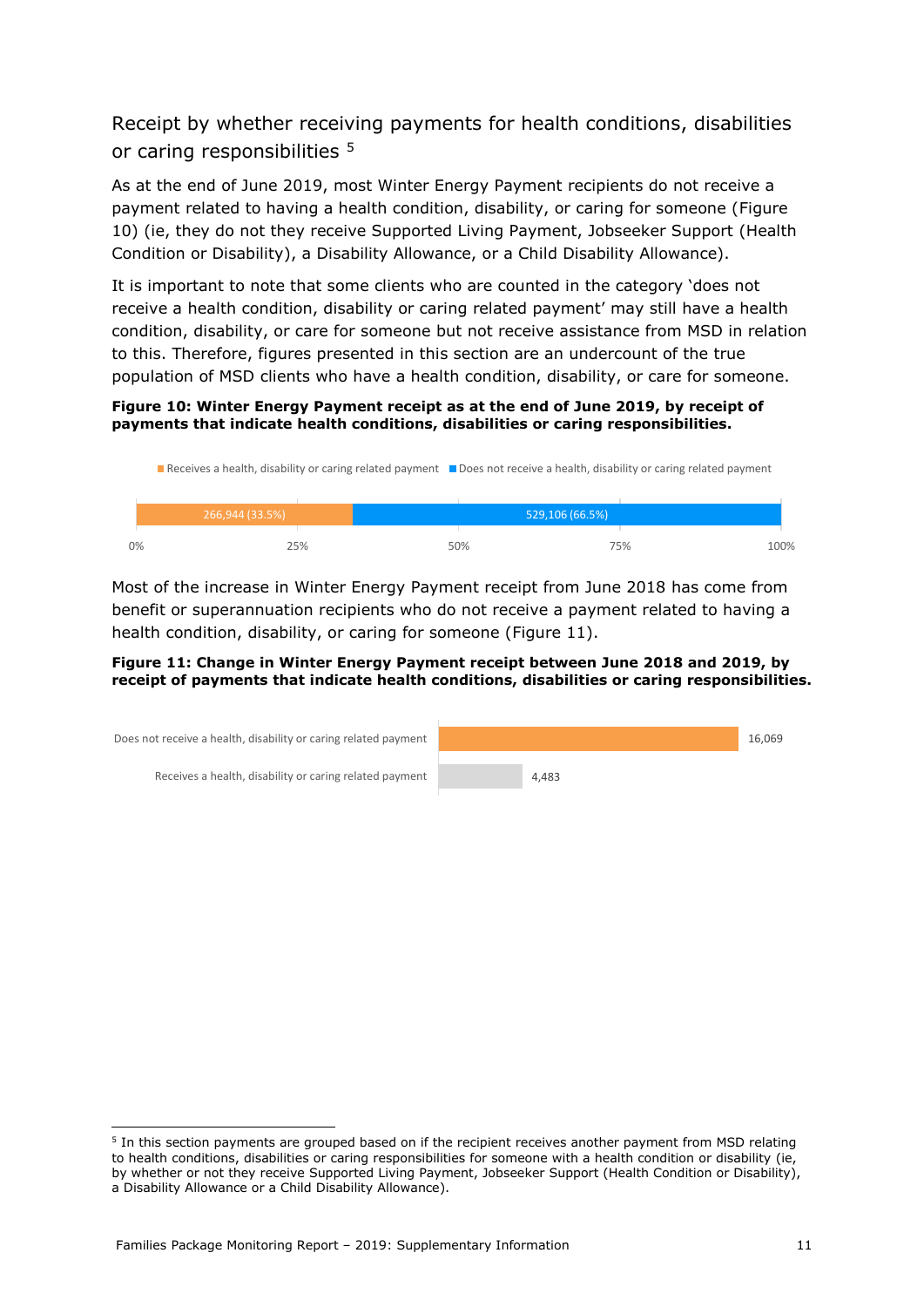## Receipt by rate

[Figure 12](#page-11-0) shows that as of the end of June 2019, 54.9 percent of payments are made at the \$20.46 rate.

#### <span id="page-11-0"></span>**Figure 12: Winter Energy Payment receipt as at the end of June 2019, by rate.**

![](_page_11_Figure_3.jpeg)

When measuring the increase of Winter Energy Payment receipt between 2018 and 2019, most of the increase has been in payments at the \$20.46 rate [\(Figure 13\)](#page-11-1).

#### <span id="page-11-1"></span>**Figure 13: Change in Winter Energy Payment receipt between June 2018 and 2019, by rate.**

![](_page_11_Figure_6.jpeg)

## Receipt by family type <sup>6</sup>

-

Most Winter Energy Payment recipients are not partnered and do not have dependent children [\(Figure 14\)](#page-11-2). This is consistent with most Winter Energy Payment recipients receiving the \$20.46 rate.

#### <span id="page-11-2"></span>**Figure 14: Winter Energy Payment receipt at the end of June 2019, by family type.**

| Not partnered without children |       |        |         | 440,034 |
|--------------------------------|-------|--------|---------|---------|
| Partnered without children     |       |        | 267,882 |         |
| Not partnered with children    |       | 82,111 |         |         |
| Partnered with children        | 6,023 |        |         |         |

The slight differences between [Figure 12](#page-11-0) and [Figure 14](#page-11-2) are due to operational factors, that may result in some recipients being paid at a different rate compared to the rate their family circumstances would suggest (for example, if a partner lives in a rest home, the primary recipient will get paid at the \$20.46 rate).

Consistent with the change in Winter Energy Payment receipt by payment rate, [Figure](#page-12-0)  [15](#page-12-0) (overleaf) shows that most of the change in receipt between June 2018 and June 2019 was largely due to an increase in the number of recipients that were not partnered and did not have dependent children.

 $6$  The family types used in this section slightly differ from official reporting, as this looks at the partnership status of a recipient regardless of living arrangements, and not the benefit apportionment status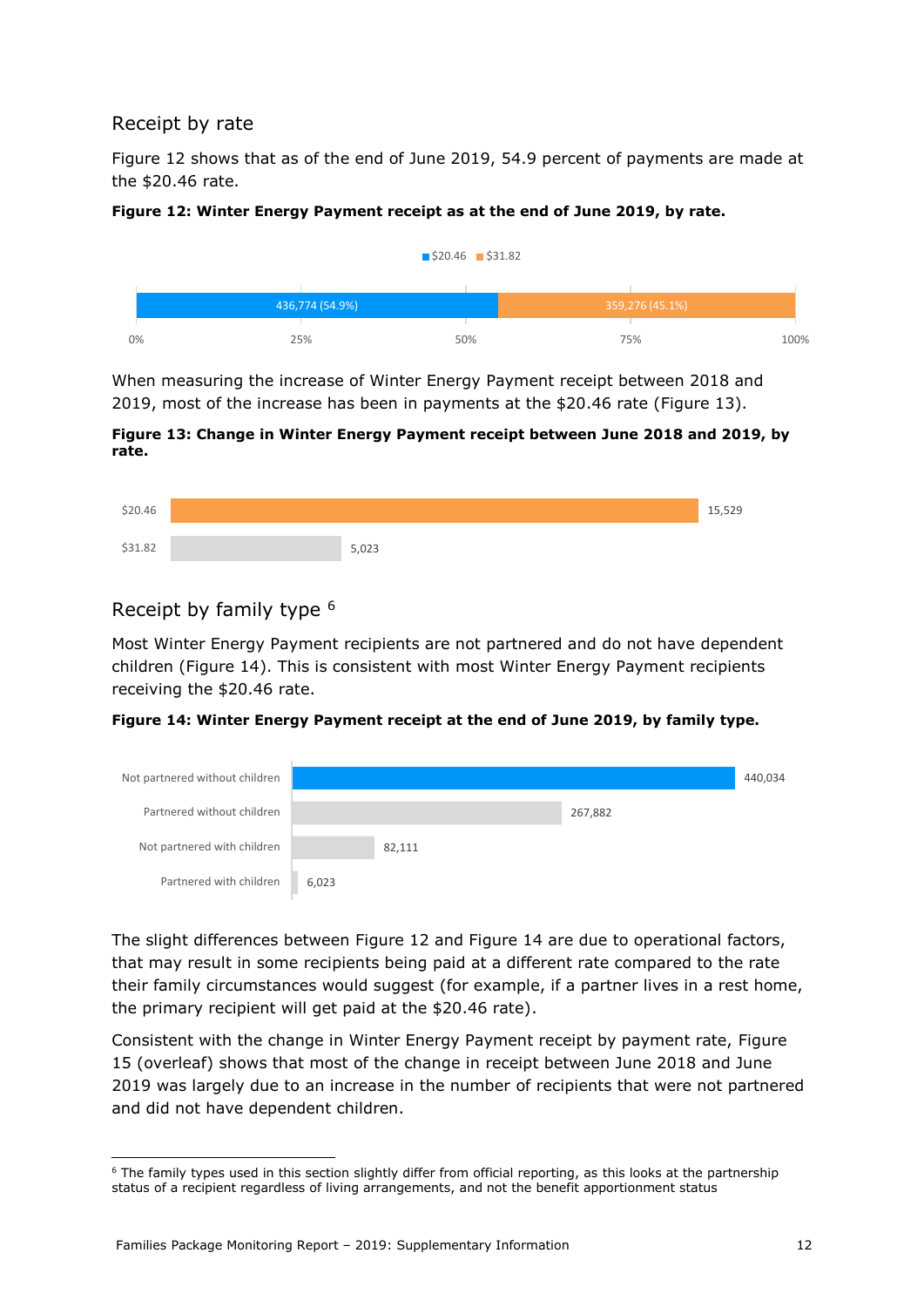#### <span id="page-12-0"></span>**Figure 15: Change in Winter Energy Payment receipt between June 2018 and 2019, by family type.<sup>7</sup>**

![](_page_12_Figure_1.jpeg)

### Receipt by age group

As expected, given the breakdown of main payment types, most Winter Energy Payment recipients are aged 65 years and over. Recipients aged under 65 are most likely to be aged between 25 to 39 years old, followed by 40 to 54 years old [\(Figure 16\)](#page-12-1).

<span id="page-12-1"></span>**Figure 16: Winter Energy Payment receipt at the end of June 2019, by age group.**

![](_page_12_Figure_5.jpeg)

The increase in the number of Winter Energy Payment recipients between 2018 and 2019 has largely come from the 25 to 39 and 65+ age groups [\(Figure 17\)](#page-12-2). This is consistent with the growth in receipt by payment (see [Figure 9,](#page-9-1) page [10\)](#page-9-1).

<span id="page-12-2"></span>![](_page_12_Figure_7.jpeg)

![](_page_12_Figure_8.jpeg)

- $7$  Changes in this graph do not add to 20,552, due to 7 records where we cannot accurately determine the partnership status of the client.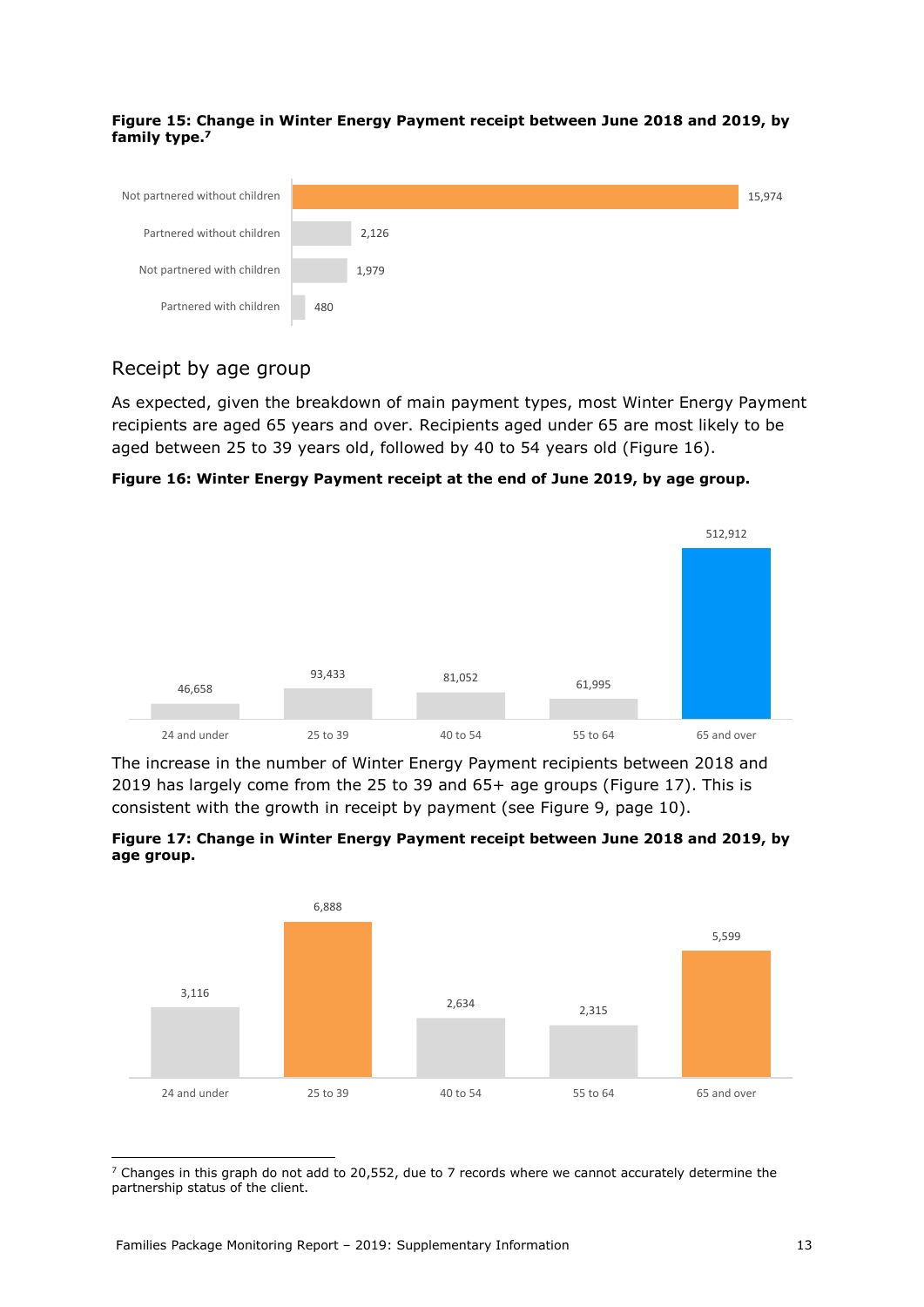## Receipt by ethnicity group <sup>8</sup>

As at the end of June 2019, most Winter Energy Payment recipients identify as New Zealand European (432,434, or 54.3 percent), followed by Māori (138,298, or 17.4 percent), other ethnicities (114,341 or 14.4 percent) and Pacific peoples (36,452, or 4.6 percent) [\(Figure 18\)](#page-13-0).

![](_page_13_Figure_2.jpeg)

<span id="page-13-0"></span>**Figure 18: Winter Energy Payment receipt at the end of June 2019, by ethnicity group.**

A large group of recipients (74,525, or 9.4 percent) have no recorded ethnicity data. This group largely consists of older superannuants who have little interaction with MSD, and therefore present few opportunities for MSD to update this information.

Looking at the change over the past year, most of the growth in Winter Energy Payment receipt is from people who identify as New Zealand European, or Māori ([Figure 19\)](#page-13-1). Additionally, there has been a decrease in the number of people that have no recorded ethnicity data.

<span id="page-13-1"></span>![](_page_13_Figure_6.jpeg)

![](_page_13_Figure_7.jpeg)

<sup>-</sup><sup>8</sup> Ethnicity data is self-identified and multiple ethnicities may be chosen by an individual as fits their preference or self-concept. Multiple selected ethnicities are then prioritised into a hierarchy. The Māori ethnicity has the highest priority in this hierarchy, followed by Pacific peoples. NZ European has the lowest priority. This is to ensure that smaller ethnic groups do not get overwhelmed by the larger ethnic groups. A single ethnicity is assigned to an individual based on this hierarchy. Ethnic groups do not currently align with Statistics New Zealand ethnicity groupings.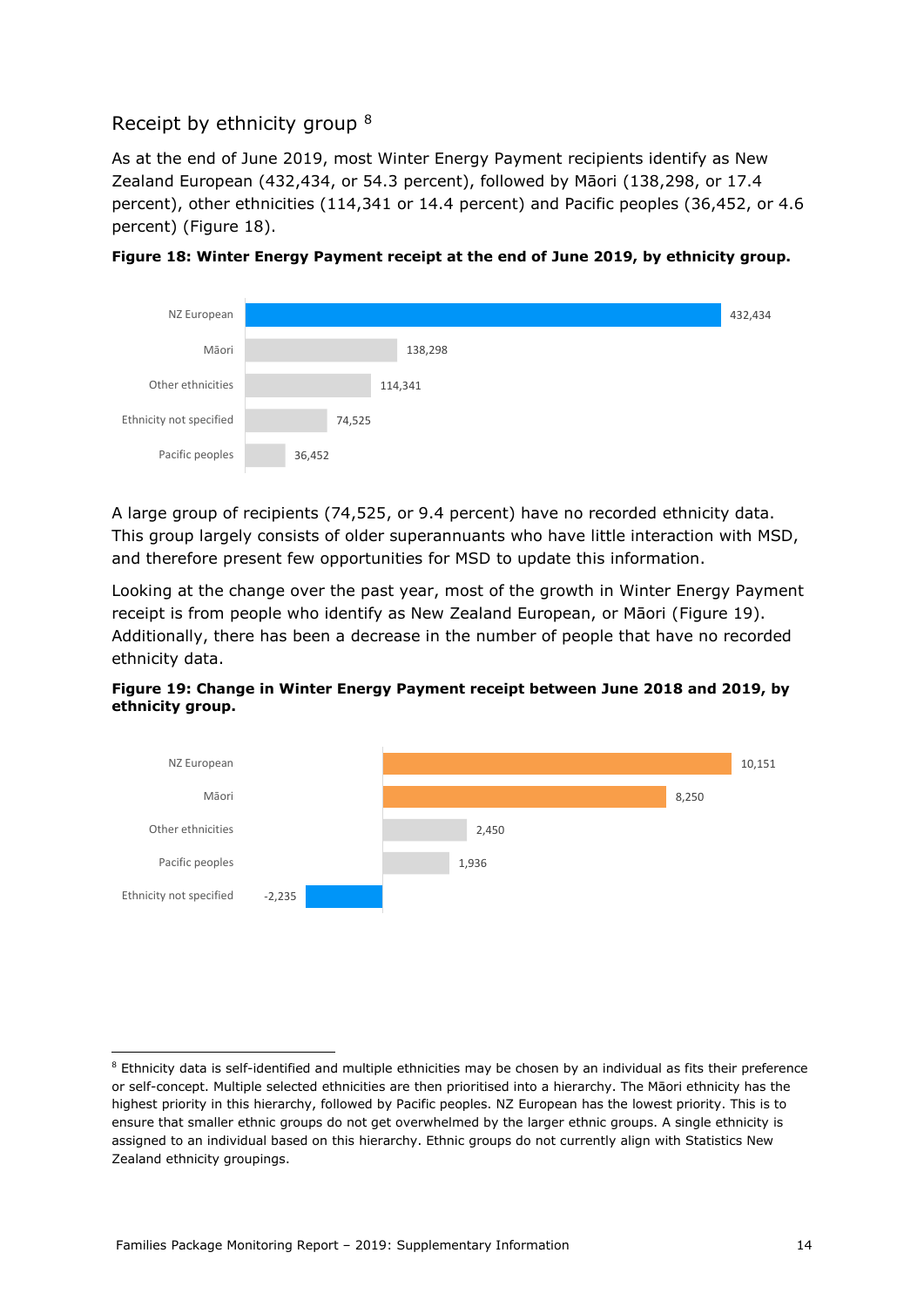## <span id="page-14-0"></span>**Increasing financial assistance for carers**

## <span id="page-14-1"></span>**Orphan's Benefit and Unsupported Child's Benefit**

Orphan's Benefit is a weekly payment which helps carers supporting a child or young person whose parents have died, can't be found, or can't look after them because they have a long-term health condition or incapacity.

Unsupported Child's Benefit is a weekly payment which helps carers supporting a child or young person whose parents can't care for them because of a family breakdown.

Both payments are non-taxable and not income-tested.

A Clothing Allowance was introduced in July 2018, which provides weekly financial assistance to all carers receiving Orphans Benefit or Unsupported Child's Benefit so that these carers can provide a reasonable range of clothing, a travel bag, and replacement school clothing for children in their care.

### <span id="page-14-2"></span>**What is included here?**

This section provides supplementary breakdowns of receipt for the Orphan's Benefit and the Unsupported Child's Benefit by the following:

- family type of the caregiver
- age group of the caregiver
- ethnicity group of the caregiver.

For ease of use, overall trends in receipt are also included.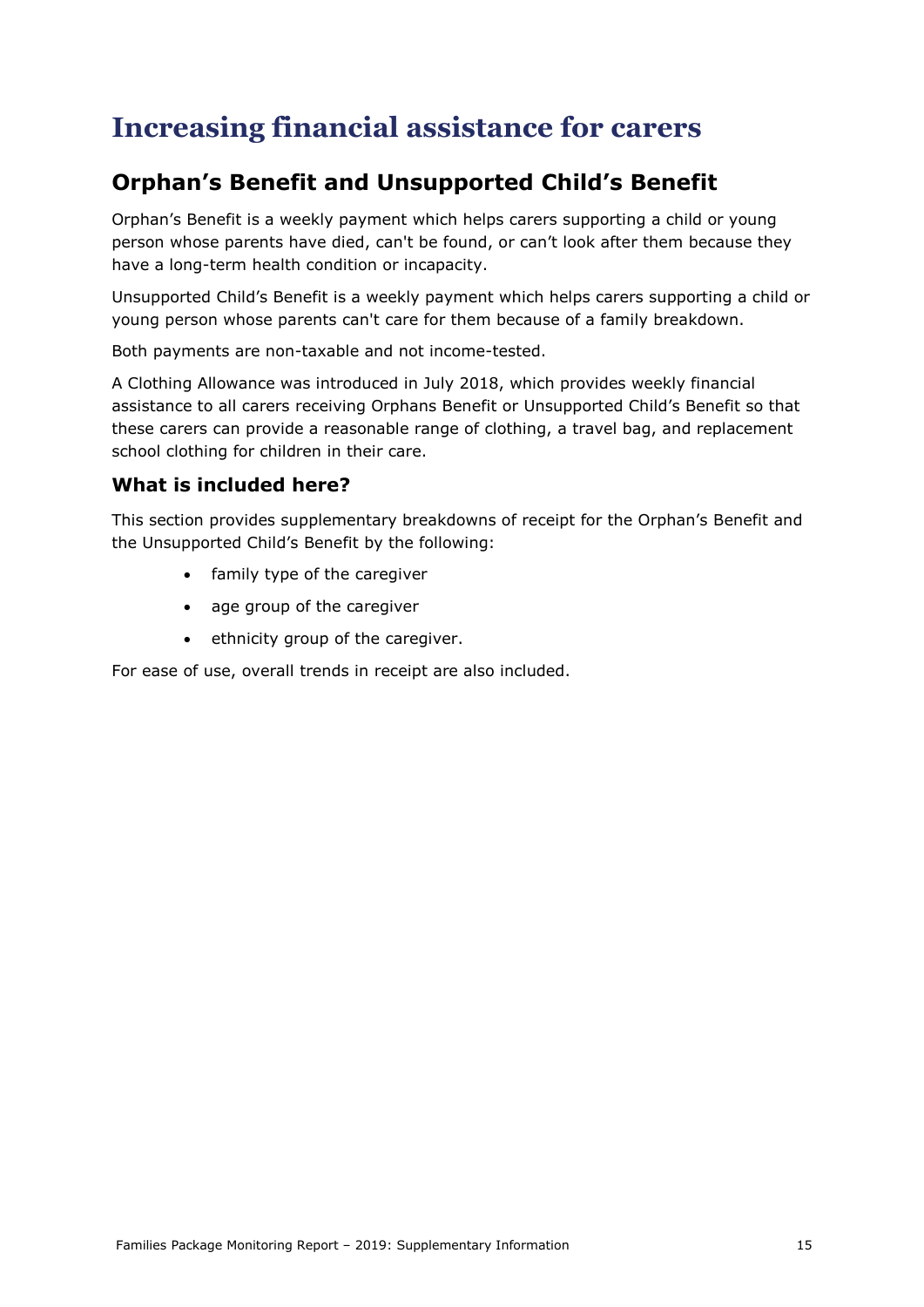## <span id="page-15-0"></span>**Receipt of Orphan's Benefit and Unsupported Child's Benefit**

#### Overall

[Table 1](#page-15-1) below shows the number of carers receiving Orphan's Benefit and Unsupported Child's Benefit at the end of the past three June months.

#### <span id="page-15-1"></span>**Table 1: Number of carers receiving the Orphan's Benefit or Unsupported Child's Benefit, as at the end of June, last three years.**

|                                | End of June 2017 | End of June 2018 | End of June 2019 |
|--------------------------------|------------------|------------------|------------------|
| Orphan's Benefit               | 276              | 271              | 280              |
| Unsupported Child's<br>Benefit | 10,001           | 10,631           | 11,490           |

[Figure 20](#page-15-2) below shows that the number of carers receiving Orphan's Benefit has been quite flat over time, if not gradually declining over time. The number of carers receiving Unsupported Child's Benefit has been increasing, particularly so since 2016.

<span id="page-15-2"></span>**Figure 20: Number of carers receiving the Orphan's Benefit or Unsupported Child's Benefit, monthly since 2004.**

![](_page_15_Figure_7.jpeg)

Based on year-on-year percentage change, the recent growth in carers receiving the Unsupported Child Benefit has picked up slightly from around mid-2018 [\(Figure 21\)](#page-15-3). This coincides with the Families Package and Clothing Allowance rate changes. However, we cannot say whether it is the result of the Families Package. Other policy and operational changes that could affect demand for and delivery of the payment have also occurred.

<span id="page-15-3"></span>**Figure 21: Year-on-year percentage change in the number of Unsupported Child's Benefit carers, monthly since 2005.**

![](_page_15_Figure_10.jpeg)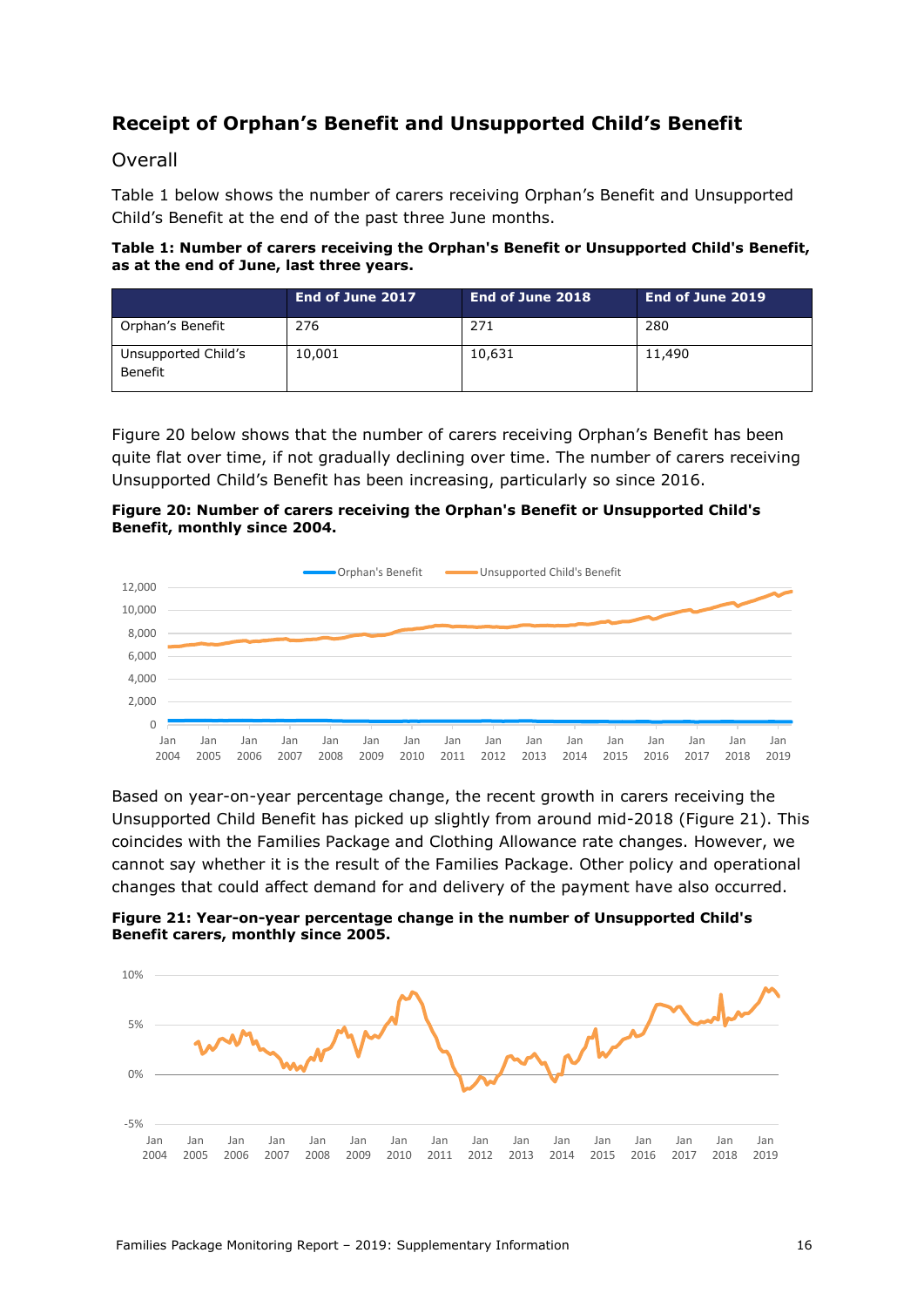## Number of children included in payments

[Table 2](#page-16-0) below shows the number of children who are directly included within the Orphan's Benefit and Unsupported Child's Benefit.

#### <span id="page-16-0"></span>**Table 2: Number of children whose carers receive an Orphan's Benefit or Unsupported Child's Benefit payment, as at the end of June, last three years.**

|                                | ' 30 June 2017 ا | 30 June 2018 | 30 June 2019 |
|--------------------------------|------------------|--------------|--------------|
| Orphan's Benefit               | 373              | 365          | 372          |
| Unsupported Child's<br>Benefit | 14,993           | 16,157       | 17,553       |

The number of children covered directly by these payments has followed a similar trend to the number of carers [\(Figure 22\)](#page-16-1). The seasonal dips happen every January and February during the summer school holidays. This mainly reflects end of year cancellations for children aged 16 to 18 who may cease to be dependent.

#### <span id="page-16-1"></span>**Figure 22: Number of children whose carers receive an Orphan's Benefit or Unsupported Child's Benefit payment, monthly since 2004.**

![](_page_16_Figure_6.jpeg)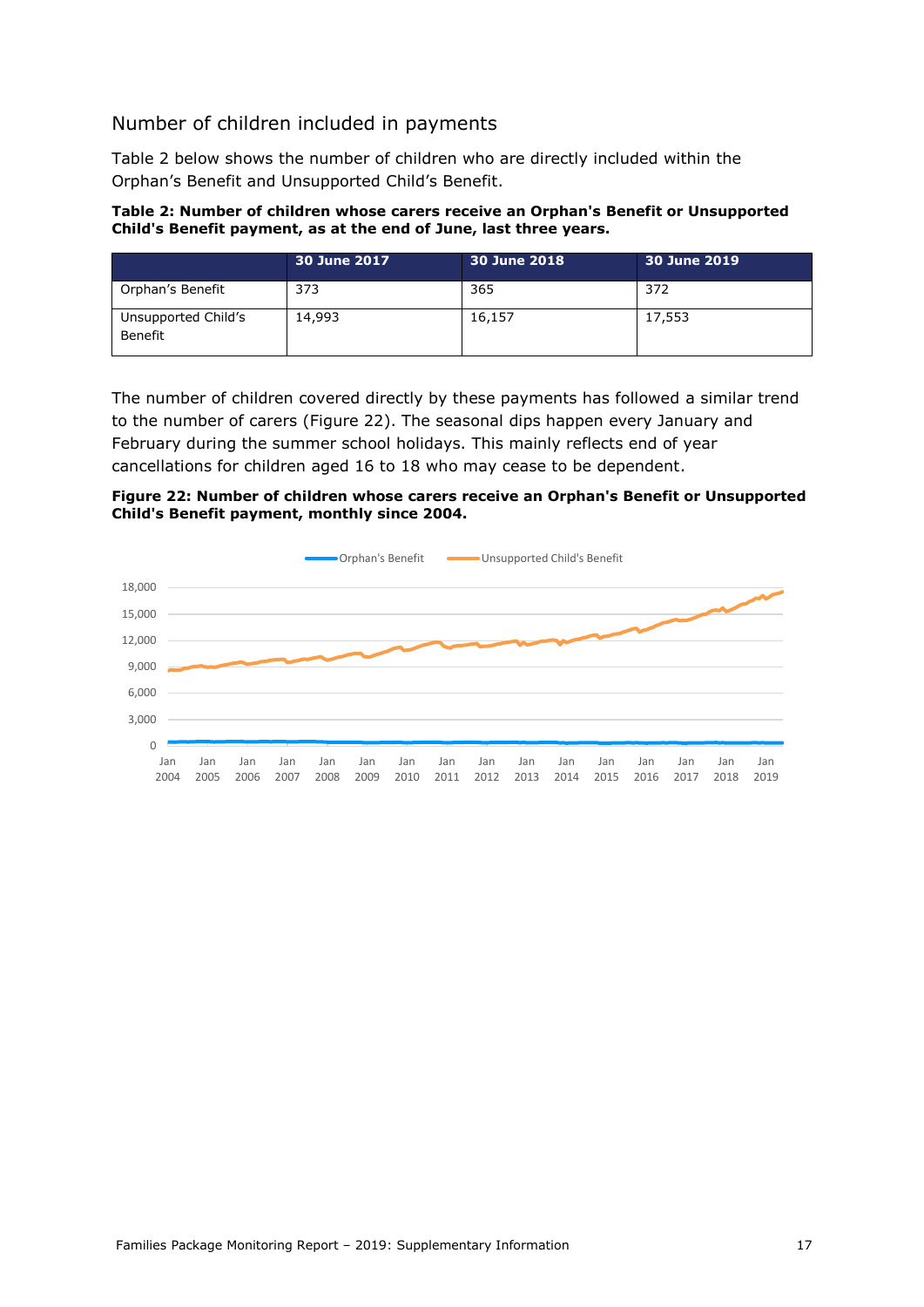## Receipt by family type <sup>9</sup>

As at the end of June 2019, a sizable number of carers who receive Orphan's Benefit or Unsupported Child's Benefit recipients are not partnered, with one dependent child [\(Table 3\)](#page-17-0).

<span id="page-17-0"></span>

| Table 3: Number of carers receiving the Orphan's Benefit or Unsupported Child's Benefit |
|-----------------------------------------------------------------------------------------|
| as at the end of June 2019, by family type.                                             |

| <b>Family type</b>                     | <b>Orphan's Benefit</b> | <b>Unsupported Child's Benefit</b> |
|----------------------------------------|-------------------------|------------------------------------|
| Not partnered - one child              | 129 (46.1%)             | 4,374 (38.1%)                      |
| Not partnered - more than one<br>child | 40 (14.3%)              | 2,285 (19.9%)                      |
| Partnered - one child                  | 84 (30.0%)              | 3,101 (27.0%)                      |
| Partnered - more than one child        | $21(7.5\%)$             | 1,552 (13.5%)                      |
| Unknown family type                    | $6(2.1\%)$              | 178 (1.5%)                         |
| <b>Total</b>                           | 280 (100.0%)            | 11,490 (100.0%)                    |

Note: Totals may not add to 100 percent due to rounding.

For carers receiving the Unsupported Child's Benefit, families that are classified as not partnered with one dependent child have historically been the largest group. However, in the past few years there has been noticeable growth in the number of families that are classified as not partnered with more than one dependent child [\(Figure 23\)](#page-17-1).

<span id="page-17-1"></span>![](_page_17_Figure_6.jpeg)

![](_page_17_Figure_7.jpeg)

-

<sup>&</sup>lt;sup>9</sup> The family types used in this section slightly differ from official reporting, as this looks at the partnership status of a recipient regardless of living arrangements, and not the benefit apportionment status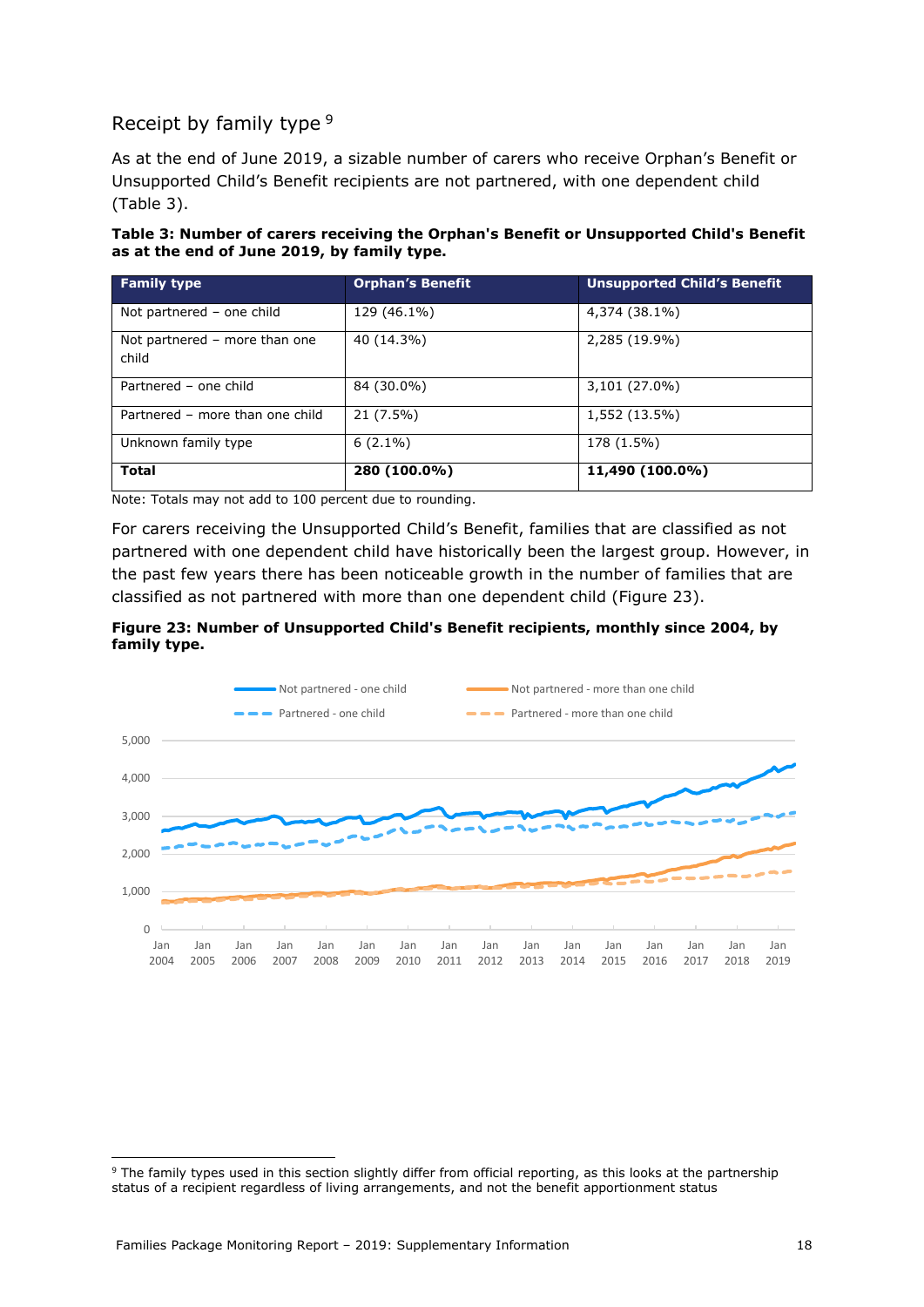## Receipt by age of recipient

Most carers who receive the Orphan's Benefit or Unsupported Child's Benefit are aged 40 and over [\(Table 4\)](#page-18-0).

#### <span id="page-18-0"></span>**Table 4: Number of carers receiving the Orphan's Benefit or Unsupported Child's Benefit as at the end of June 2019, by age group.**

| Age group              | <b>Orphan's Benefit</b> | <b>Unsupported Child's Benefit</b> |
|------------------------|-------------------------|------------------------------------|
| 24 years old and under | 15 (5.4%)               | 225 (2.0%)                         |
| 25 to 39 years old     | 67 (23.9%)              | 1,777 (15.5%)                      |
| 40 to 54 years old     | 86 (30.7%)              | 4,379 (38.1%)                      |
| 55 to 64 years old     | 60 (21.4%)              | 3,436 (29.9%)                      |
| 65 years and older     | 54 (19.3%)              | 1,673 (14.6%)                      |
| <b>Total</b>           | 280 (100.0%)            | 11,490 (100.0%)                    |

Note: Totals may not add to 100 percent due to rounding

For carers receiving the Unsupported Child's Benefit, while the number of recipients across almost all age groups has increased over time, the current increase in numbers is being led by growth in recipients aged 55 to 64 [\(Figure 24\)](#page-18-1). These trends predate the introduction of the Families Package.

<span id="page-18-1"></span>![](_page_18_Figure_6.jpeg)

![](_page_18_Figure_7.jpeg)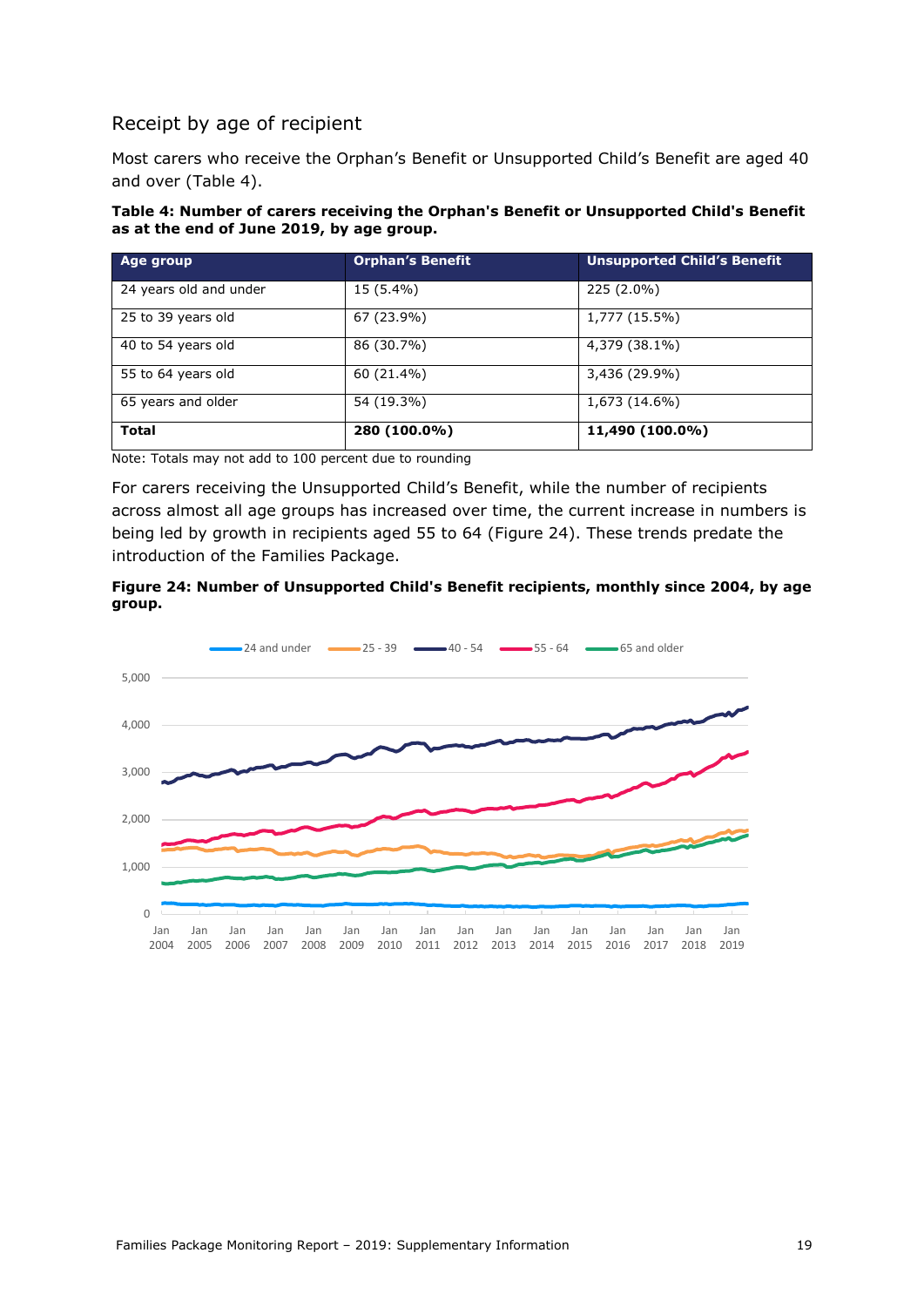## Receipt by ethnicity group <sup>10</sup>

As at the end of June 2019, many carers who receive either Orphan's Benefit or Unsupported Child's Benefit identify as Māori ([Table 5\)](#page-19-0).

#### <span id="page-19-0"></span>**Table 5: Number of carers who receive the Orphan's Benefit or Unsupported Child's Benefit as at the end of June 2019, by ethnicity group.**

| <b>Ethnicity group</b>  | <b>Orphan's Benefit</b> | <b>Unsupported Child's Benefit</b> |
|-------------------------|-------------------------|------------------------------------|
| Māori                   | 125 (44.6%)             | 5,646 (49.1%)                      |
| New Zealand European    | 80 (28.6%)              | 3,884 (33.8%)                      |
| Pacific peoples         | 33 (11.8%)              | 759 (6.6%)                         |
| Other ethnicities       | 30 (10.7%)              | 632 (5.5%)                         |
| Ethnicity not specified | 12 (4.3%)               | 569 (5.0%)                         |
| <b>Total</b>            | 280 (100.0%)            | 11,490 (100.0%)                    |

Note: Totals may not add to 100 percent due to rounding

[Figure 25](#page-19-1) below shows trends in Unsupported Child's Benefit receipt by ethnic group. Growth since the Families Package has been most rapid for Māori. It is not clear that this has any relationship to the Families Package because other changes that affected demand were occurring.

#### <span id="page-19-1"></span>**Figure 25: Number of carers receiving the Unsupported Child's benefit, monthly since 2004, by ethnicity group.**

![](_page_19_Figure_7.jpeg)

<sup>-</sup> $10$  Ethnicity data is self-identified and multiple ethnicities may be chosen by an individual as fits their preference or self-concept. Multiple selected ethnicities are then prioritised into a hierarchy. The Māori ethnicity has the highest priority in this hierarchy, followed by Pacific peoples. NZ European has the lowest priority. This is to ensure that smaller ethnic groups do not get overwhelmed by the larger ethnic groups. A single ethnicity is assigned to an individual based on this hierarchy. Ethnic groups do not currently align with Statistics New Zealand ethnicity groupings.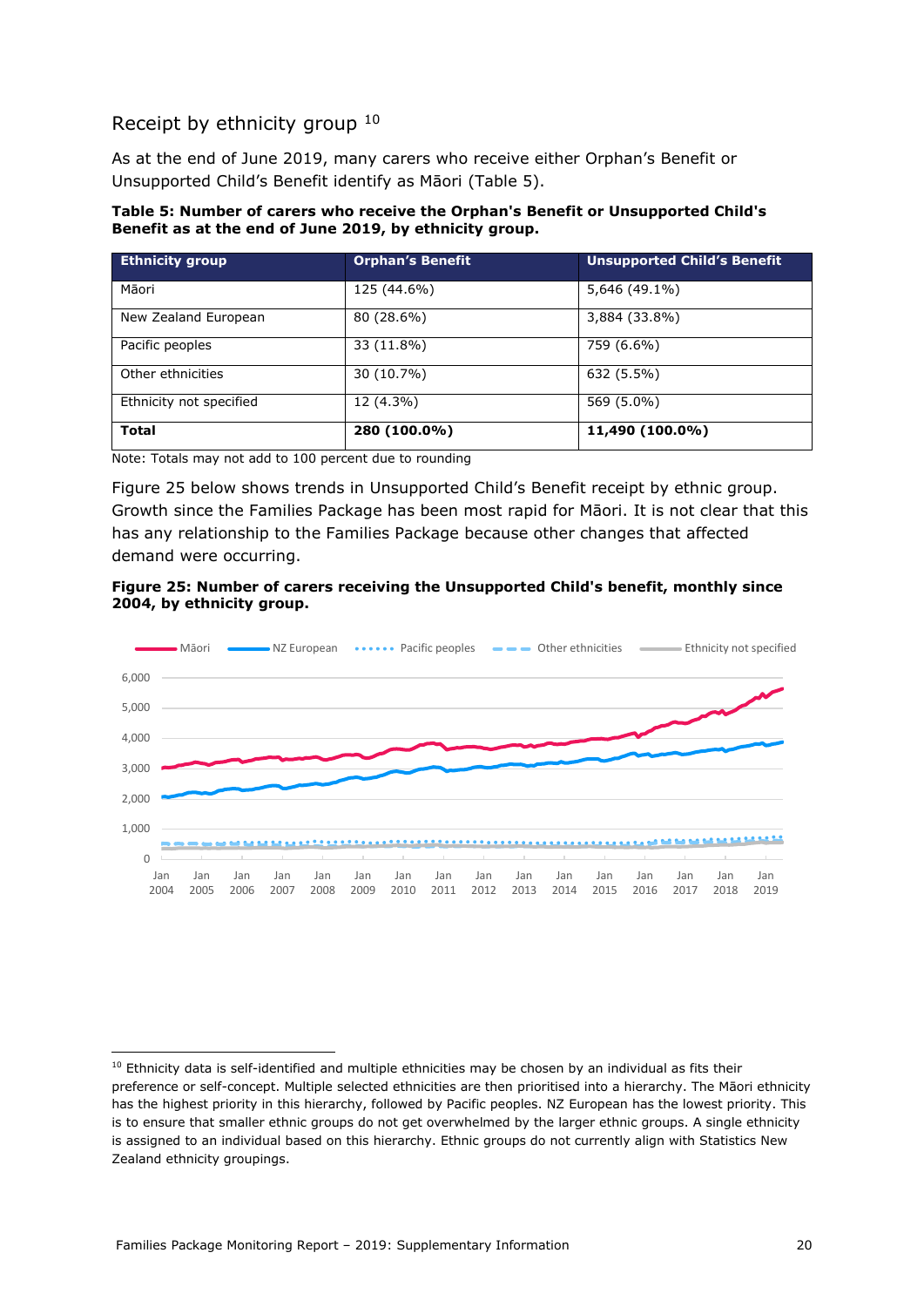## <span id="page-20-0"></span>**Increasing Accommodation Supplement and Accommodation Benefit**

## <span id="page-20-1"></span>**Accommodation Supplement**

<span id="page-20-2"></span>The Accommodation Supplement is a weekly payment to assist people with low incomes and at least moderate housing costs with their rent, board, or the cost of owning a home. It is not available to tenants in public housing and/or receiving an income-related rental subsidy, and it is not available to Student Allowance recipients. The number of people receiving an Accommodation Supplement tends to follow trends in broader benefit numbers.

## **What is included here?**

This section provides supplementary breakdowns of receipt for Accommodation Supplement by the following:

- main benefit received
- receipt of a health condition, disability or caring related payment
- family type
- age group
- ethnicity group.

For ease of use, overall trends in receipt are also included.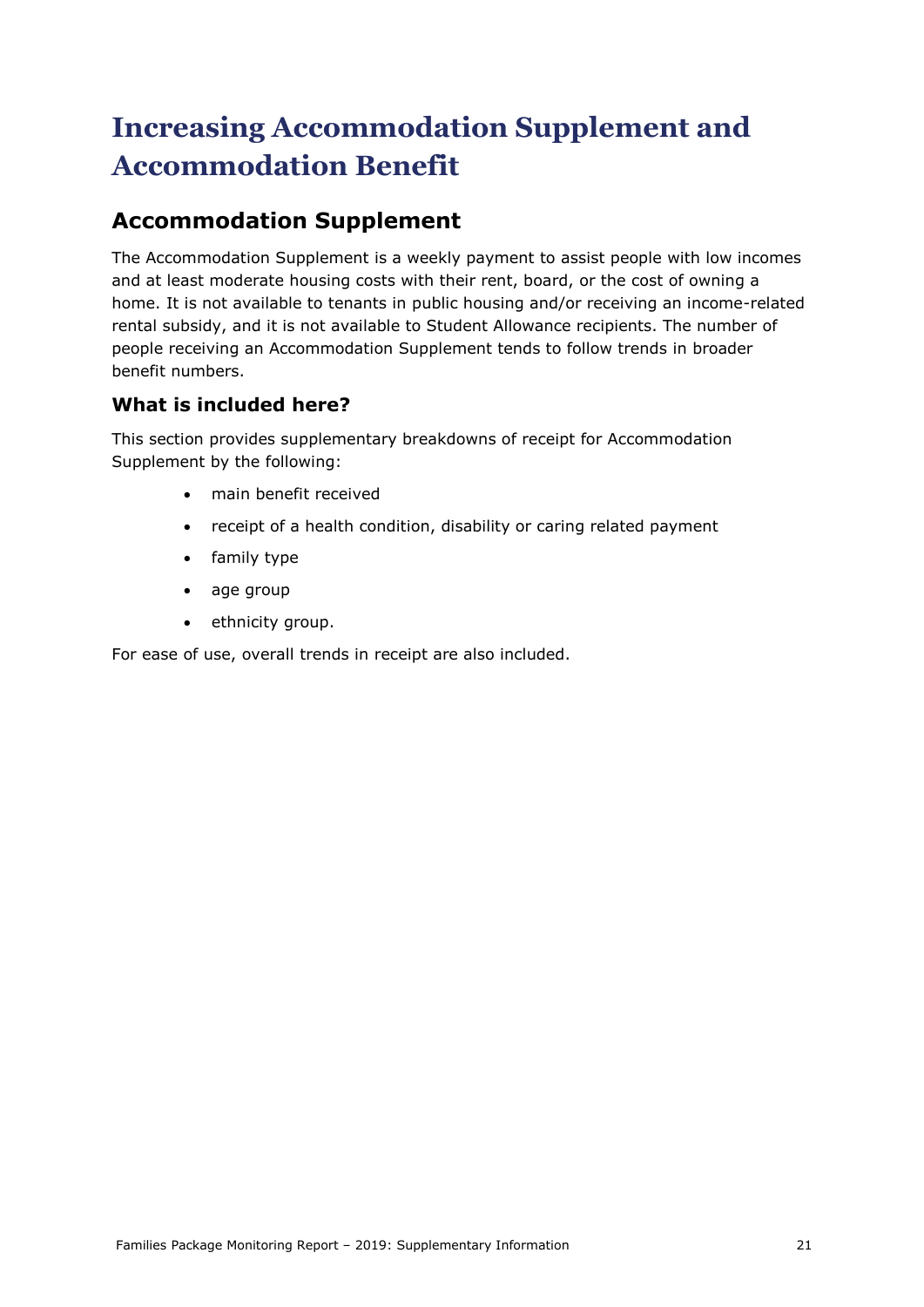## <span id="page-21-0"></span>**Receipt of Accommodation Supplement**

### Overall

[Figure 26](#page-21-1) below shows the number of Accommodation Supplement recipients at the end of the past three June months.

#### <span id="page-21-1"></span>**Figure 26: Number of Accommodation Supplement recipients as at the end of June, over the last three years.**

![](_page_21_Figure_4.jpeg)

[Figure 27](#page-21-2) below shows that Accommodation Supplement figures were increasing slightly overall between 2004 and mid-2008, before increasing sharply during late 2008 and through 2009 during the Global Financial Crisis. Accommodation Supplement numbers peaked in late 2010, before gradually declining until June 2018, and have since begun to increase.

<span id="page-21-2"></span>**Figure 27: Number of Accommodation Supplement recipients, monthly since 2004.**

![](_page_21_Figure_7.jpeg)

Based on year-on-year percentage change, the current growth in Accommodation Supplement recipients is higher than during late 2005, and mid-2006, but not at levels seen during the global financial crisis [\(Figure 28\)](#page-21-3).

<span id="page-21-3"></span>![](_page_21_Figure_9.jpeg)

![](_page_21_Figure_10.jpeg)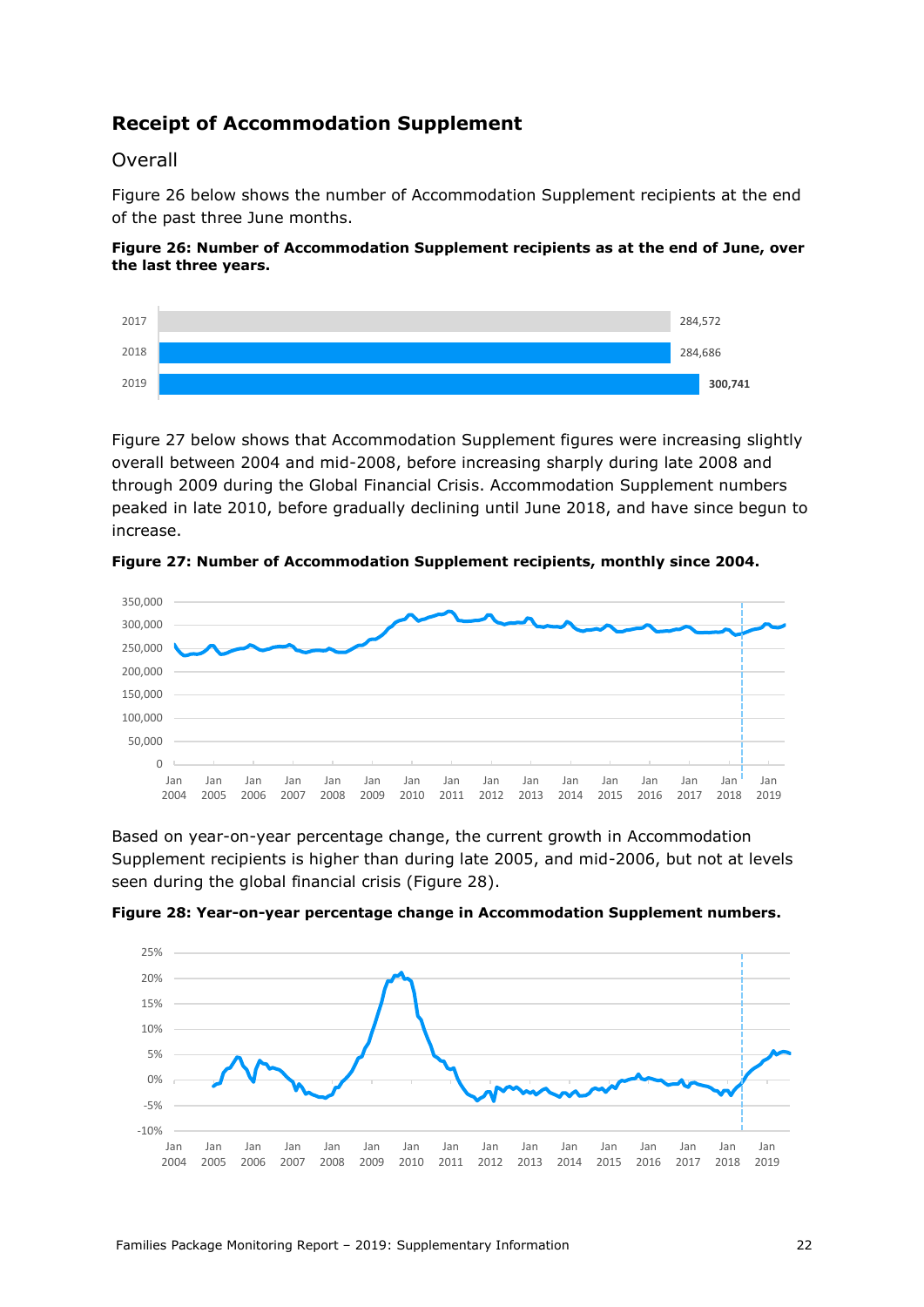## Receipt by main benefit received

In this section, benefits are grouped based on their primary function or cohort. This is to allow for comparisons between benefit groups in language that is consistent over time. [Table 6](#page-22-0) shows the groupings and the benefits they relate to both before, and after Welfare Reform, which occurred in July 2013.

| <b>Benefit grouping</b>                                | <b>Pre-Welfare Reform</b>                                                                                                                                   | <b>Post Welfare Reform</b>                                                                                       |
|--------------------------------------------------------|-------------------------------------------------------------------------------------------------------------------------------------------------------------|------------------------------------------------------------------------------------------------------------------|
| Non-health condition or youth<br>related main benefits | Unemployment Benefit,<br>Emergency Benefit, Domestic<br>Purposes Benefit: Emergency<br>Maintenance Allowance/Sole<br>Parent/Woman Alone, Widow's<br>Benefit | Jobseeker Support (Work Ready),<br>Emergency Benefit, Emergency<br>Maintenance Allowance, Sole<br>Parent Support |
| <b>Health condition related main</b><br>benefits       | Invalid's Benefit, Domestic<br>Purposes Benefit - Caring for Sick<br>and Infirm, Sickness Benefit                                                           | Supported Living Payment,<br>Jobseeker Support (Health<br>Condition or Disability)                               |
| <b>Superannuants</b>                                   | New Zealand Superannuation,<br>Veteran's Pension                                                                                                            | New Zealand Superannuation,<br>Veteran's Pension                                                                 |
| Youth and students                                     | Youth Payment/Young Parent<br>Payment, Unemployment<br>Hardship Students                                                                                    | Youth Payment/Young Parent<br>Payment, Jobseeker Support<br>Student Hardship                                     |
| Not on a main benefit                                  | Non-beneficiary                                                                                                                                             | Non-beneficiary                                                                                                  |

<span id="page-22-0"></span>**Table 6: Benefit groupings pre and post Welfare Reform.**

[Table 7](#page-22-1) below shows that as at the end of June 2019, many Accommodation Supplement recipients are receiving a main benefit.

<span id="page-22-1"></span>

| Table 7: Number of people receiving the Accommodation Supplement as at the end of |  |
|-----------------------------------------------------------------------------------|--|
| June 2019, by benefit grouping.                                                   |  |

| <b>Benefit grouping</b>                             | Number as at the end of June 2019 |
|-----------------------------------------------------|-----------------------------------|
| Non-health condition or youth related main benefits | 101,998 (33.9%)                   |
| Health condition related main benefits              | 94,728 (31.5%)                    |
| Not on a main benefit                               | 59,423 (19.8%)                    |
| Superannuants                                       | 42,437 (14.1%)                    |
| Youth and students                                  | 2,155 (0.7%)                      |
| <b>Total</b>                                        | 300,741 (100%)                    |

Note: Totals may not add to 100 percent due to rounding

Looking at the long-term trends, people who were not receiving a benefit based on a health condition, or being a youth, have made up most of receipt [\(Figure 29\)](#page-23-0). However, over time, the proportion of Accommodation Supplement recipients who receive a benefit for a health condition or disability has increased. Additionally, the number of superannuants who are receiving Accommodation Supplement has been steadily growing.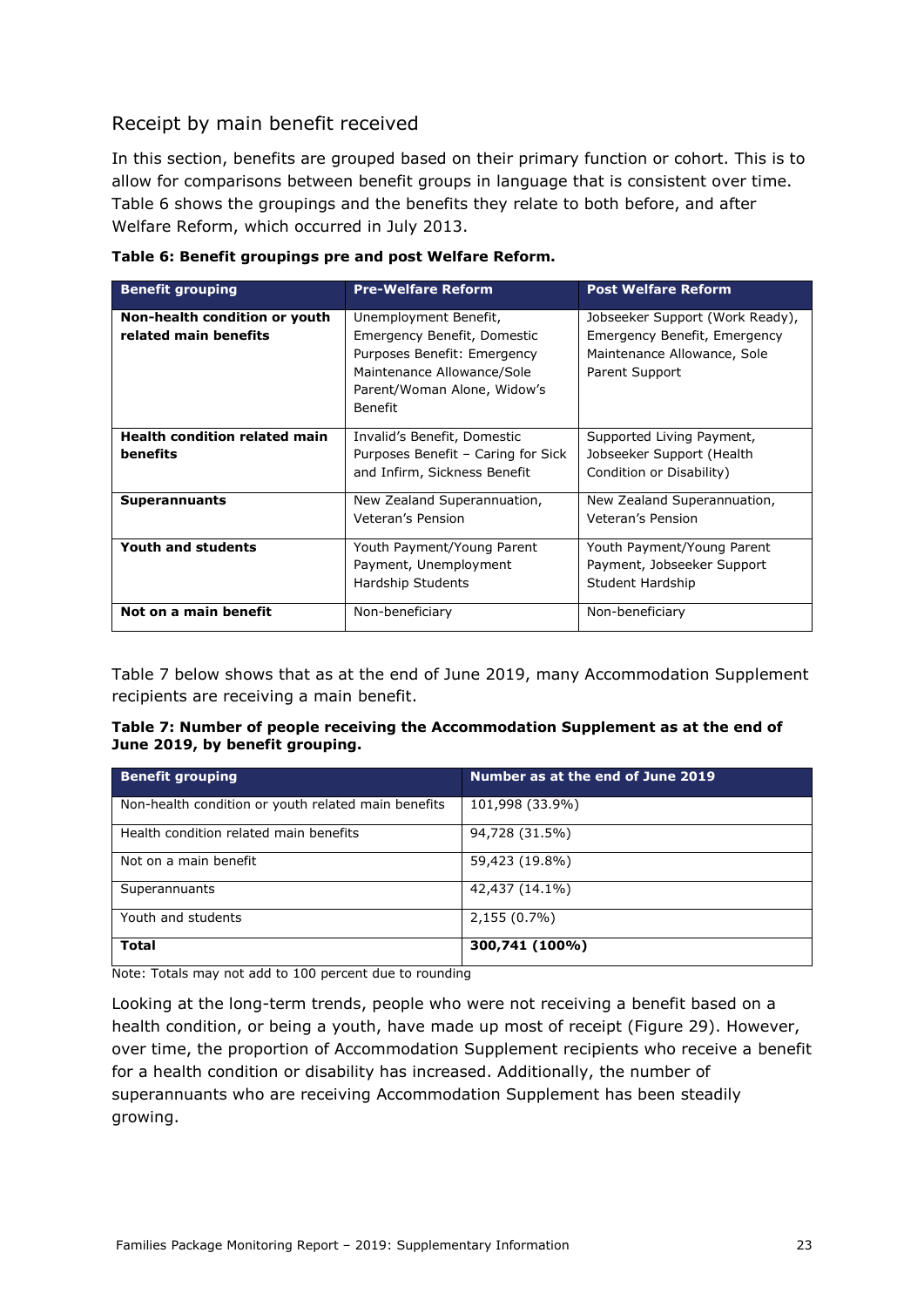![](_page_23_Figure_0.jpeg)

#### <span id="page-23-0"></span>**Figure 29: Number of people receiving Accommodation Supplement, monthly since 2004, by benefit grouping.**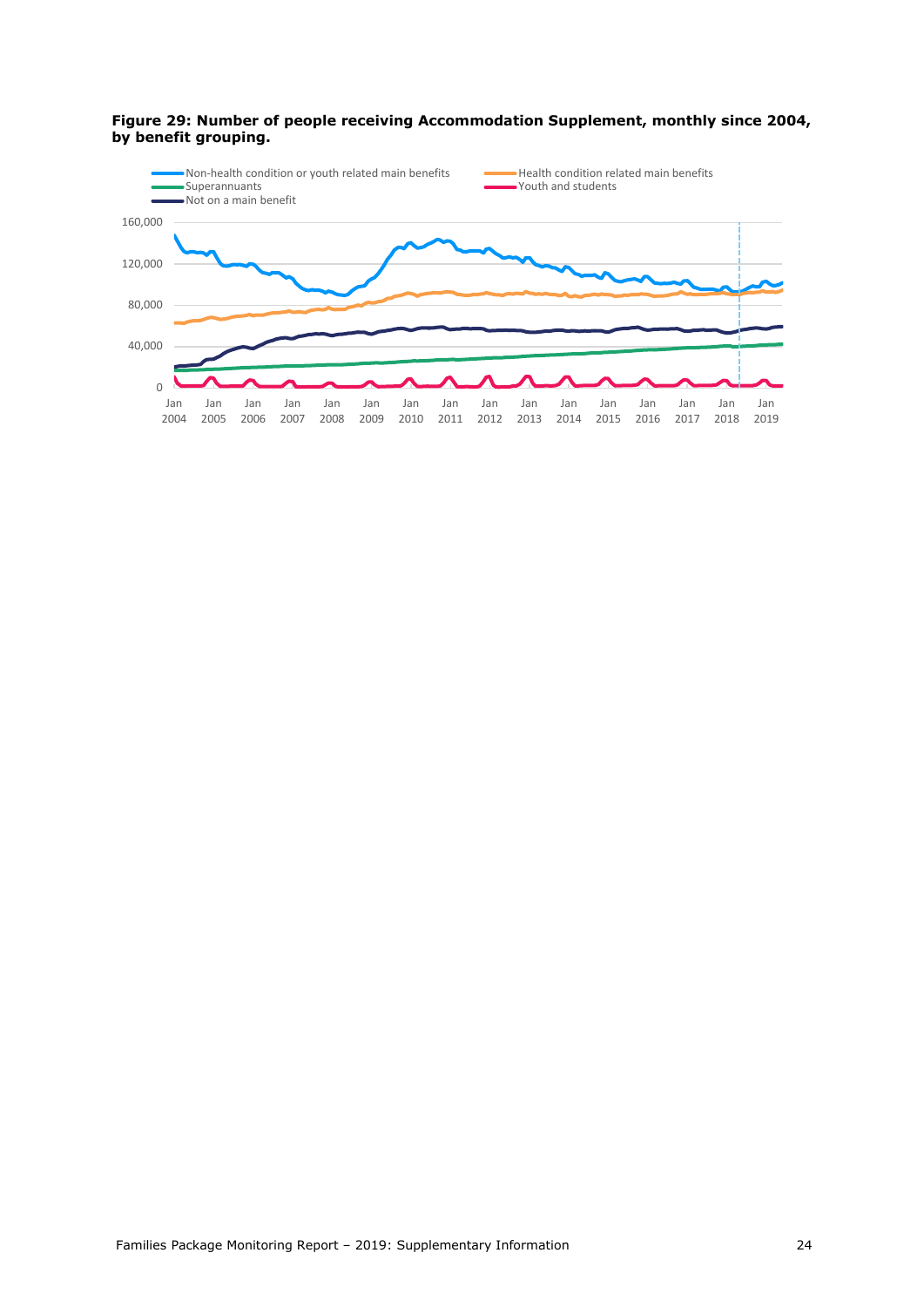## Receipt by payments for health conditions, disabilities or caring responsibilities <sup>11</sup>

As at the end of June 2019, 45.7 percent of Accommodation Supplement recipients receive a payment from MSD relating to having, or caring for someone with, health conditions or disabilities [\(Figure 30\)](#page-24-0).

As noted, some clients who are counted in the category 'does not receive a health condition, disability or caring related payment' may have a health condition, disability, or care for someone but not receive assistance from MSD in relation to this. Therefore, figures presented in this section are an undercount of the true population of MSD clients who have a health condition, disability, or care for someone.

#### <span id="page-24-0"></span>**Figure 30: Number of Accommodation Supplement recipients as of the end of June 2019, by health conditions, disabilities or caring responsibilities.**

![](_page_24_Figure_4.jpeg)

Growth since the Families Package has been most pronounced for recipients who do not also receive a health, disability or caring related payment [\(Figure 31\)](#page-24-1).

#### <span id="page-24-1"></span>**Figure 31: Number of Accommodation Supplement recipients, monthly since 2004, by health conditions, disabilities or caring responsibilities.**

![](_page_24_Figure_7.jpeg)

-

<sup>&</sup>lt;sup>11</sup> In this section payments are grouped based on if the recipient receives another payment from MSD relating to health conditions, disabilities or caring responsibilities for someone with a health condition or disability (ie, by whether or not they receive Supported Living Payment, Jobseeker Support (Health Condition or Disability), a Disability Allowance or a Child Disability Allowance).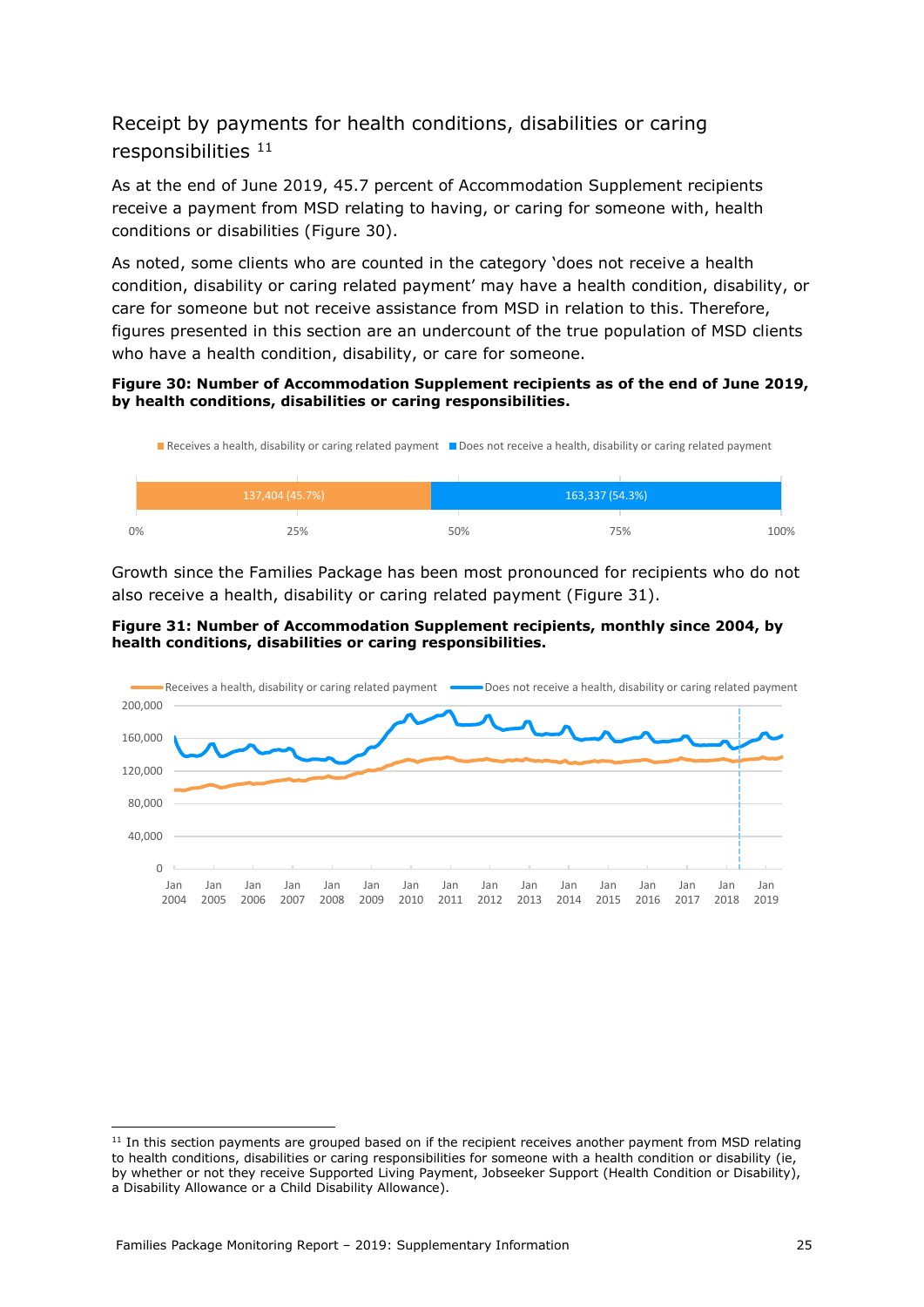## Receipt by family type <sup>12</sup>

As of the end of June 2019, the largest group of Accommodation Supplement recipients were not in a partnership and did not have any dependent children [\(Figure 32\)](#page-25-0). This was followed by a large group of sole parents.

#### <span id="page-25-0"></span>**Figure 32: Number of Accommodation Supplement recipients as at the end of June 2019, by family type.**

| Not partnered - no children Partnered - no children Partnered - has children Not partnered - has children |            |  |  |                   |  |        |      |
|-----------------------------------------------------------------------------------------------------------|------------|--|--|-------------------|--|--------|------|
|                                                                                                           |            |  |  |                   |  |        |      |
|                                                                                                           | 175,486    |  |  | $23,414$ $24,715$ |  | 77.126 |      |
|                                                                                                           |            |  |  |                   |  |        |      |
| 0%                                                                                                        | 50%<br>25% |  |  | 75%               |  |        | 100% |

Over time, the proportion of recipients who are not partnered and have no dependent children has been increasing. This group has also been the main source of growth in Accommodation Supplement receipt over the past year [\(Figure 33\)](#page-25-1).

<span id="page-25-1"></span>![](_page_25_Figure_5.jpeg)

![](_page_25_Figure_6.jpeg)

-

<sup>&</sup>lt;sup>12</sup> The family types used in this section slightly differ from official reporting, as this looks at the partnership status of a recipient regardless of living arrangements, and not the benefit apportionment status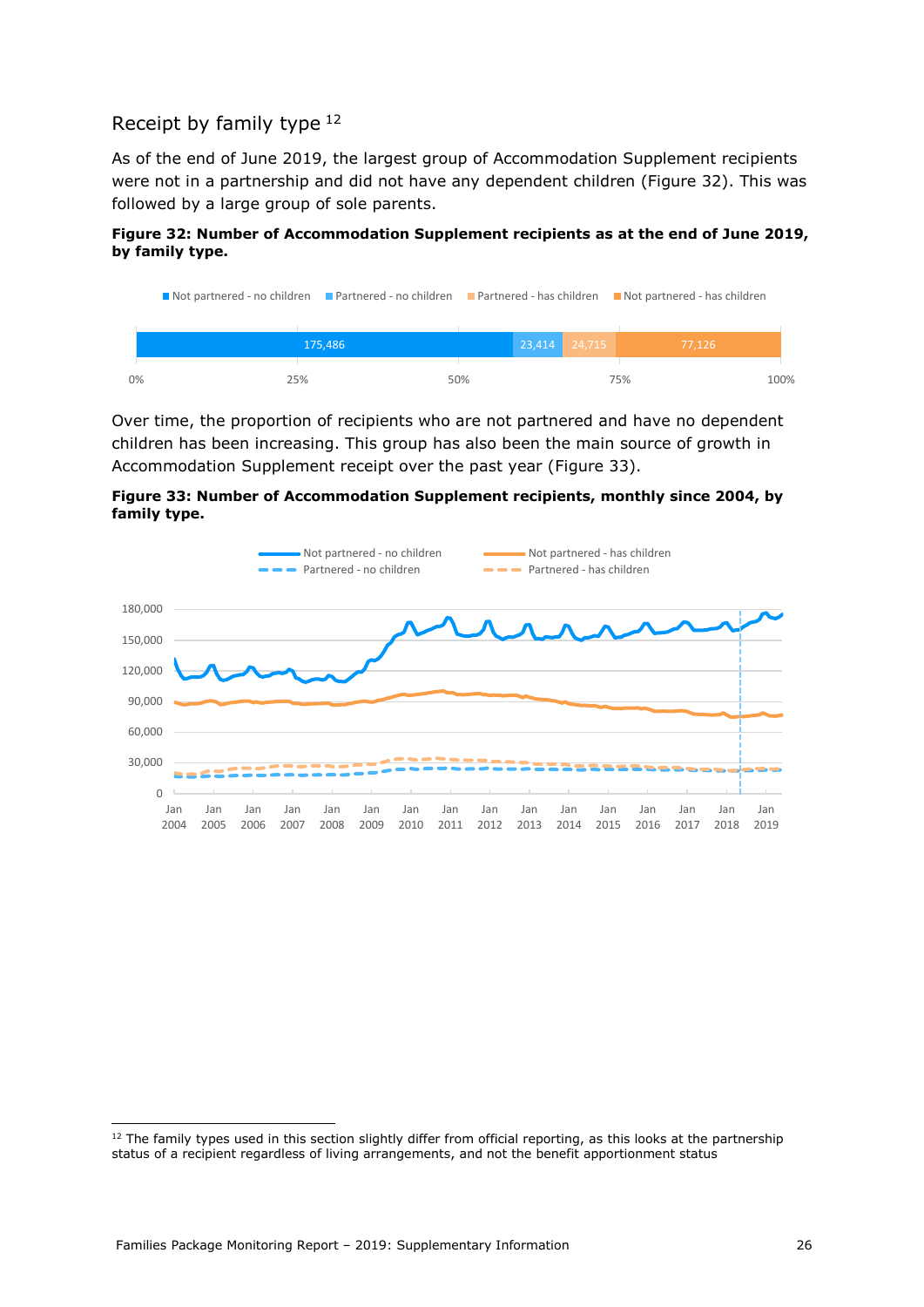## Receipt by age group

As of the end of June 2019, people aged 25 to 39 make up the largest group of Accommodation Supplement recipients, followed by those aged 40 to 54 years old [\(Figure 34\)](#page-26-0).

#### <span id="page-26-0"></span>**Figure 34: Number of Accommodation Supplement recipients as at the end of June 2019, by age group.**

|                | $\blacksquare$ 24 and under $\blacksquare$ 25 to 39 $\blacksquare$ 40 to 54 $\blacksquare$ 55 to 64 $\blacksquare$ 65 and over |     |                |     |                               |      |
|----------------|--------------------------------------------------------------------------------------------------------------------------------|-----|----------------|-----|-------------------------------|------|
| 39,393 (13.1%) |                                                                                                                                |     | 77,266 (25.7%) |     | 42,157 (14.0%) 45,080 (15.0%) |      |
|                | 96,845 (32.2%)                                                                                                                 |     |                |     |                               |      |
| 0%             | 25%                                                                                                                            | 50% |                | 75% |                               | 100% |

Note: Totals may not add to 100 percent due to rounding

The picture of receipt by age group has evolved over time. [Figure 35](#page-26-1) shows that the number of recipients aged 55 to 64 and over 65 has been continuously growing since 2004.

Other age groupings have recently started to see increases of receipt, which is consistent with the overall trend around increased Jobseeker Support receipt.

<span id="page-26-1"></span>![](_page_26_Figure_7.jpeg)

![](_page_26_Figure_8.jpeg)